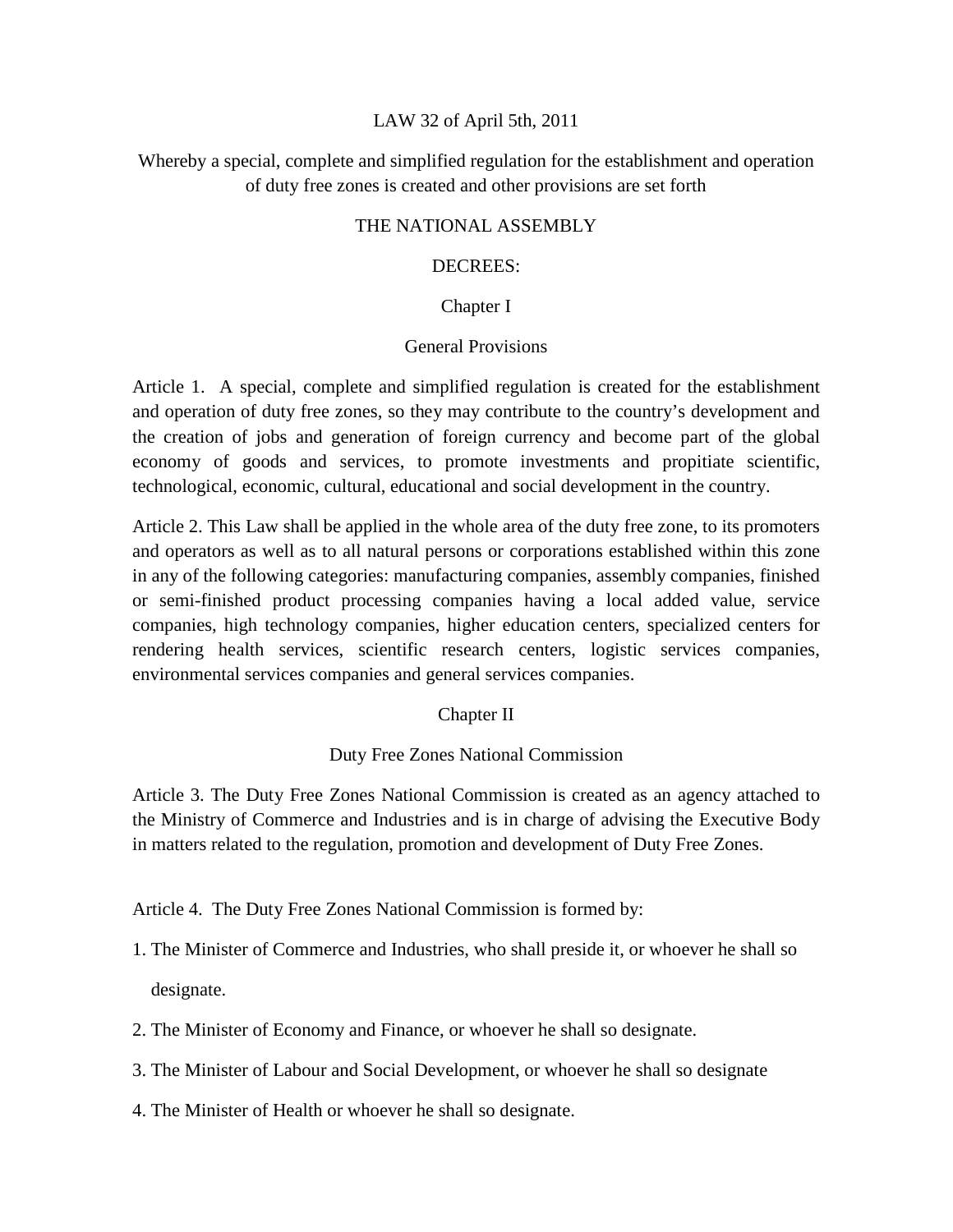5. The General Director of the National Customs Authority or whoever he shall so designate.

6. The General Director of the National Immigration Service or whoever he shall so designate.

7. The National Secretary of Science, Technology and Innovation or whoever he shall so designate.

8. A representative of the Panama Manufacturer's Association (in Spanish Sindicato de Industriales).

9. A representative of duty free zones promoter companies.

The representatives of the private sector shall be chosen by the Minister of Commerce and Industries, from lists of candidates presented by representatives of each one of these groups, for a period of three years. These representatives shall be freely appointed and removed from office.

Article 5. In order to carry out its duties, the National Commission of Duty Free Zones shall have a Technical Secretary's Office which shall operate under the National Directorate for the Promotion of Investments of the Vice-Ministry of Foreign Commerce.

The Technical Secretary's Office of the Commission shall attend all meetings held by it, and shall be entitled to speak at such meetings but shall not be entitled to vote.

Article 6. The Duty Free Zones National Commission shall have the following duties:

1. To recommend to the Executive Body the measures and actions which are necessary or convenient to establish, promote and develop duty free zones, as well as for the preparation of the national and foreign investment annual promotion plan in such areas.

2. To authorize the creation of duty free zones, with the prior approval of the Cabinet Council, in specific and duly defined areas in the territory of the Republic of Panama.

3. To approve or cancel licenses for the operation and development of duty free zones and the licenses of companies established therein.

4. To issue its By-Laws

5. To supervise strict compliance to this Law and to the rules and regulations issued in respect thereto.

Article 7. The Commission will hold regular meetings once a month, on the date determined by it, and will hold special meeting whenever called by its President, on his own initiative or by request of three or more of its members.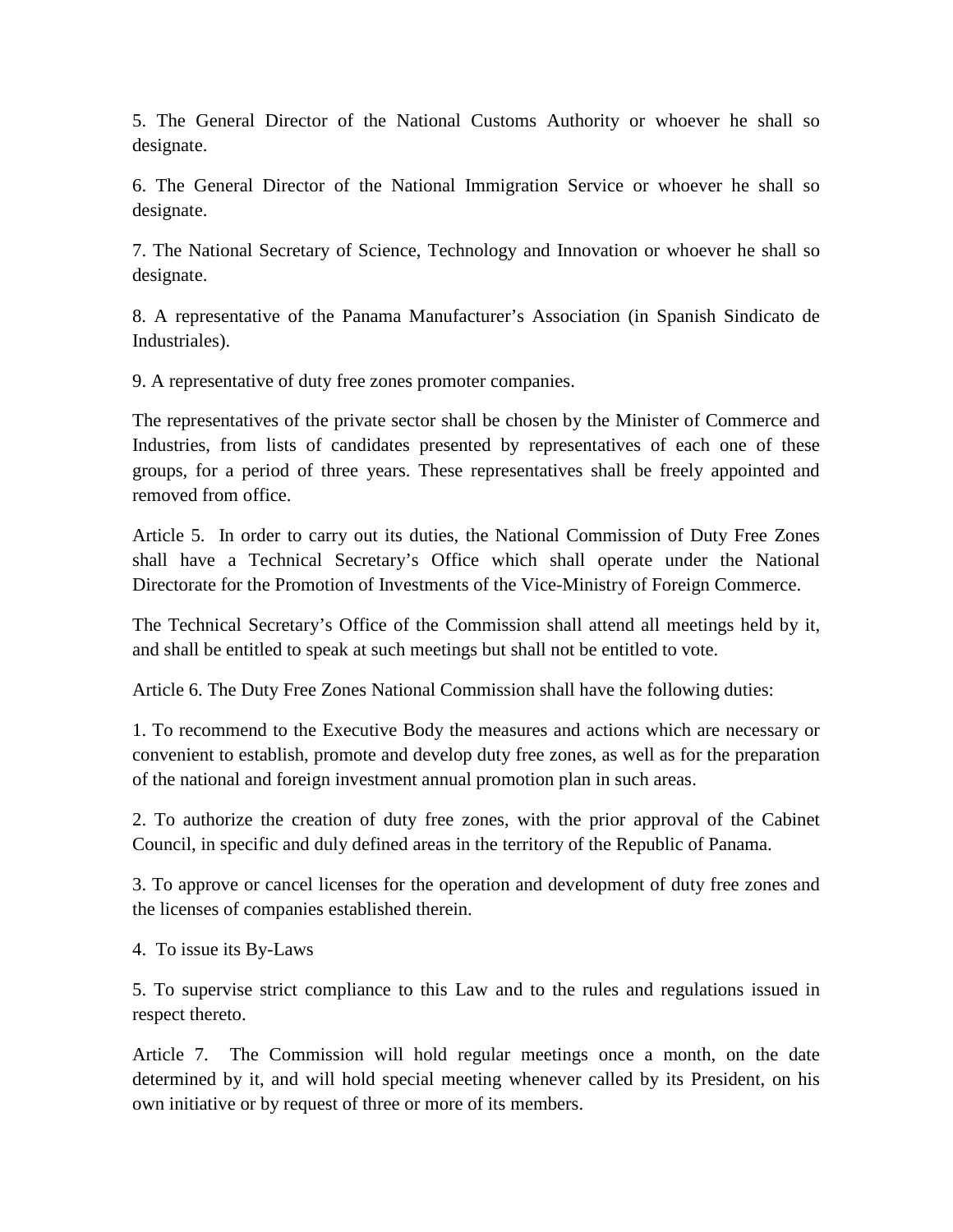Article 8. The Technical Secretary's office of the National Commission of Duty Free Zones shall have the following duties:

1. To supervise the execution of the provisions set forth in this Law and its By-Laws.

2. To coordinate with Government agencies involved in the establishment and operation of duty free zones and the companies established therein, all matters pertaining to the compliance of the provisions of this Law and its By-Laws.

3. To inform the Executive Body, through the National Commission of Duty Free Zones, all matters pertaining to the achievements, advances, difficulties and needs concerning the regulation and development of duty free zones.

4. To prepare resolutions for approving and/orcancelling duty free zones operating licenses and those of companies established in these areas, with the prior consideration of the National Commission of Duty Free Zones.

5. To create official registries for duty free zones and for companies established in these areas and to keep them updated, including performance, business activities, labour and other statistics, based on inspections and audits which may be carried out through the Technical Secretary's Office or through third parties.

6. To attend to and support all initiatives for establishing, expanding, promoting and developing duty free zones and companies engaged in the production of goods and services.

7. To carry out all necessary actions in order to solve all problems, obstacles and/or situations with other government agencies which prevent, hinder or affect the operation and development of duty free zones.

Article 9. The National Commission of Duty Free Zones, with the prior approval of the Cabinet Council, is responsible for authorizing the creation of duty free zones in specific and duly defined areas in the Republic of Panama, pursuant to the requirements, conditions, advantages, incentives and provisions set forth in this Law and its regulation.

The National Commission of Duty Free Zones shall have a period of two months to authorize or reject a petition to establish a duty free zone, as of the time of filing of the documents required to such effect. The Cabinet Council shall have a period of one month to issue a decision with respect thereto.

Article 10. Every petition or transaction to be filed or carried out before government agencies by promoters and/or operators or companied established in duty free zones, must be made through the Technical Secretary's Office of the National Commission of Duty Free Zones.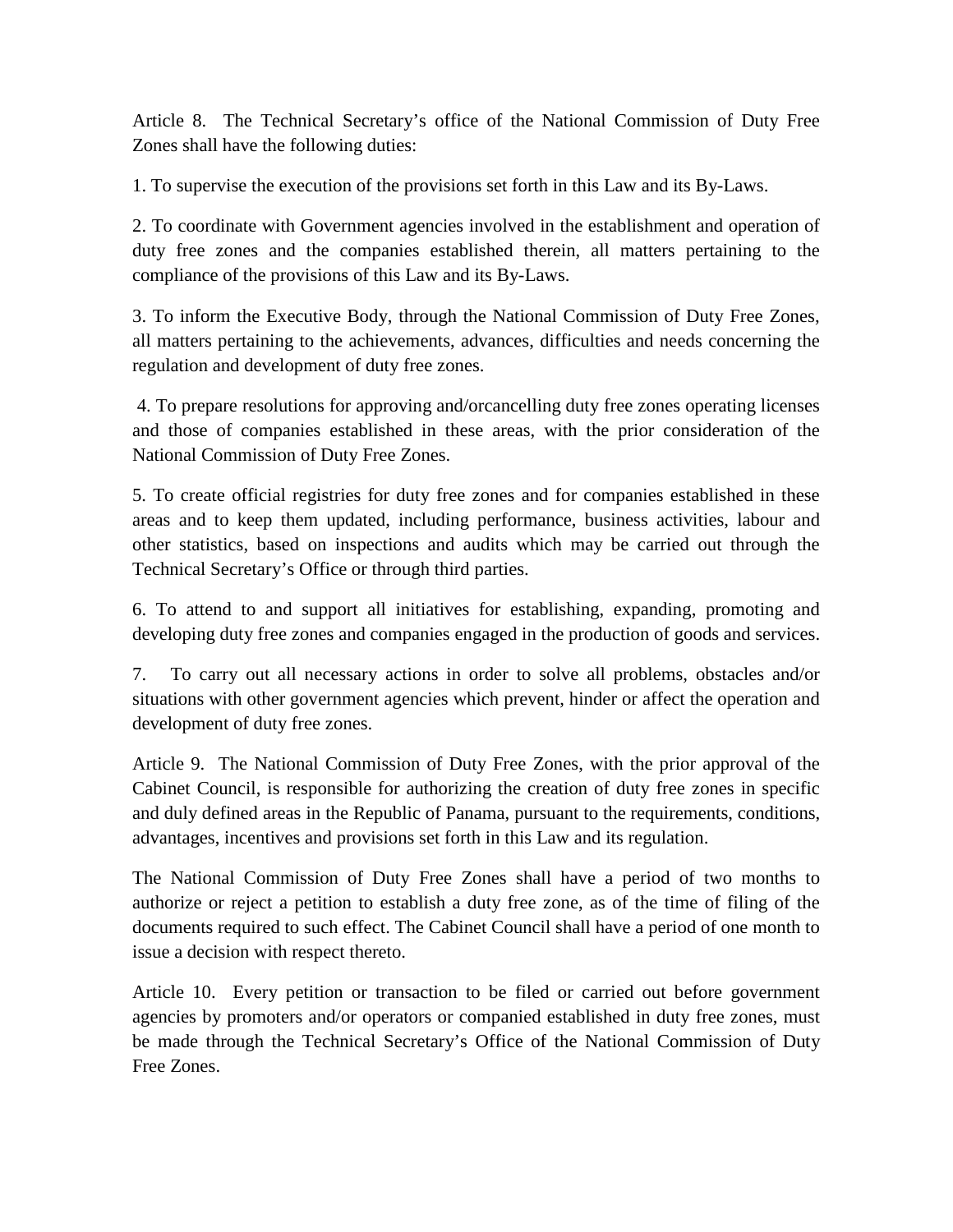## Chapter III

### Duty Free Zones and its Promoters or Operators

Article 11. Duty free zones are defined as duty free trade areas, having specific boundaries and containing all the infrastructure, facilities, buildings, systems and support services, as well as all the operating organization and the management as may be necessary so that companies from different parts of the world, engaged in the production of goods, services, high technology, scientific research, higher education, logistic services, environmental services, health services and general services may become established therein.

The immediate object of duty free zones is to provide the best operating efficiency and comparative advantage conditions in order to to guarantee, for companies established therein, a high degree of competitiveness in international markets.

Article 12. Duty free zones may be:

1. *Private*. These are duty free zones where investors are natural persons or corporations, domestic or foreign. Their establishment, operation and management is under the power and responsiblity of their owners, under the rules and principles of free enterprise and private property and other provisiones set forth by the laws of the Republic of Panama.

2. *State owned*. These are duty free zones where the sole investor is the Government. Their establishment, development, operation and management shall be in charge of a Government agency or a private operator, who is granted a management contract pursuant to the legal provisions in force.

3. *Mixed*. These are duty free zones which ownership is shared between the Government and national or foreign investors. Their development, operation and management shall be in charge of a Government agency or of a private company.

Article 13. For the effects of this Law, the following definitions shall have the following meanings:

1. *Duty free zone operator*. A natural person or corporation, private or public, domestic or foreign, assuming the responsibility for the direction, management, operation and supervision of the whole operation of the duty free zone and responsible for guaranteeing maximum efficiency in its operation, so its users have the best conditions to achieve high levels of competitiveness.

2. *Promoter of duty free zones.* A natural person or corporation, private or public, domestic or foreign, who conceives or acquires an idea and transforms it into a feasible project , who invests and contacts investors to contribute capital funds, and purchase or leases parcels of land, who negotiates with banks to obtain loans, who organizes, manages or hires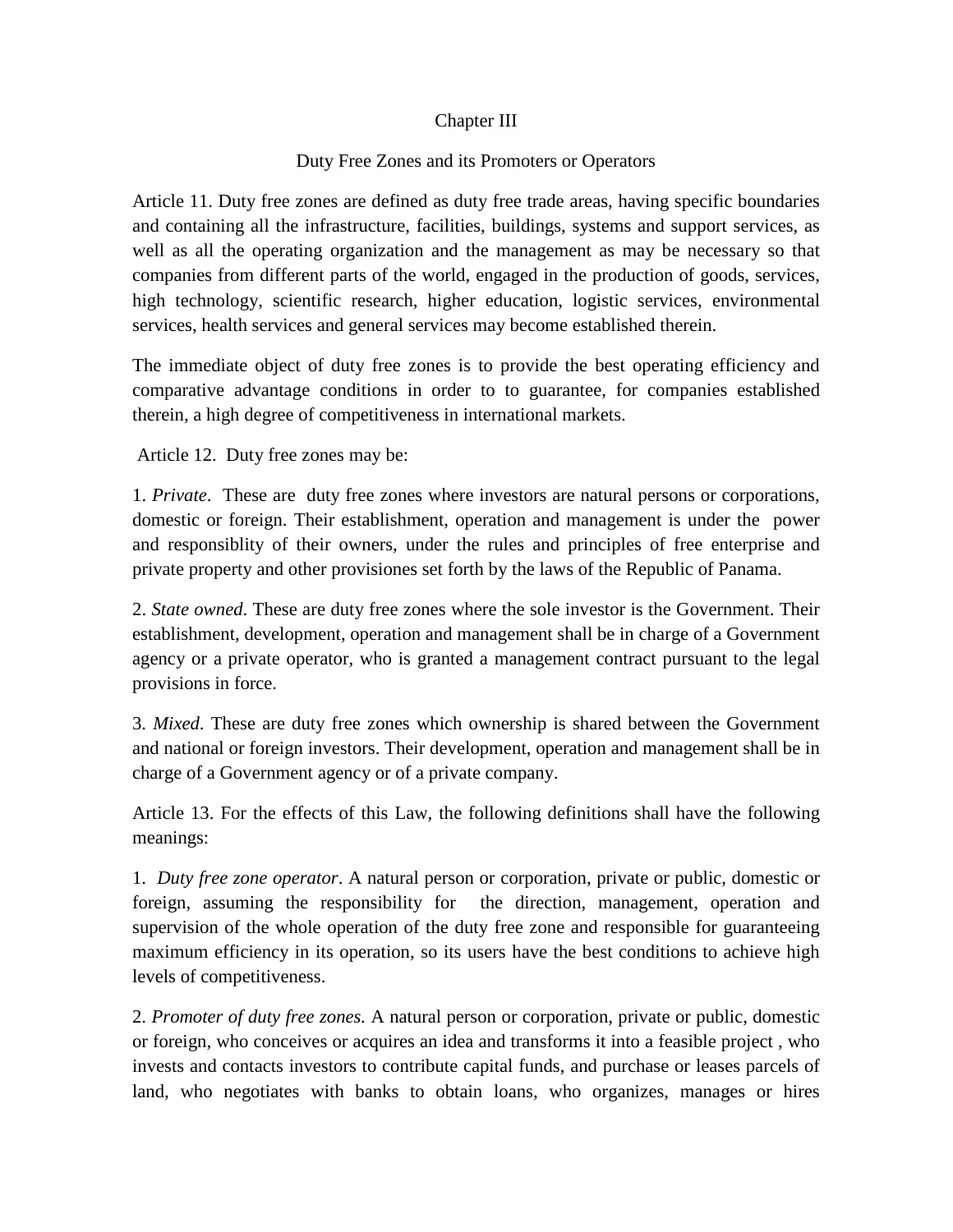specialized services for international markets and attracts clients, who defines and approves the organization and administrative and operational systems according to which the duty free zone will operate, and who directs or supervises the execution of the work performed, among other activities.

The same individual or corporation who acts as promoter may also act as operator.

Article 14. The responsibility for establishing, developing and operating a duty free zone is mainly focused in promoting and operating the free zone. These duties may be be exercised simultaneously or individually by the duty free zone promoter and operator.

Article 15. The development of duty free zones authorized by the Law includes the following activities:

1. To develop and build office buildings, factories, wharehouses, buildings to be used for services and complementary activities and any infrastructure which is necessary and convenient to develop duty free zones, for its own use or to sell or lease to third parties established within these duty free zones.

2. To sell or lease parcels of land to individuals or corporations, domestic or foreign, which will become established in such duty free zones in order to carry out any of the business activities authorized by the Law.

3. To build, promote and develop training and technical teaching centers, medical assistance centers, sports activities centers and recreational centers, as well as the establishment of public and personal services for the benefit of duty free zone users and workers and including the tansportation of people and cargo.

4. To install and operate systems to produce and provide gas, water, sewage systems, electricity, telecommunications and telematic (electronic) means, local and international, for treating sewage waters, garbage disposal and industrial waste, security and other systems required for operating duty free zones, coordinating in advance with the relevant public agencies.

In the design and execution of these works, building regulations and specifications set forth in the public systems will be applied, in order to facilitate interconnections as may be necessary, except in cases where the facilities and systems require high-technology which is not used in the public systems.

5. To develop housing projects, hotels, hospitals, international teaching centers and housing facilities for executive and technical personnel and their families, who work or engage in business activities in such duty free zones.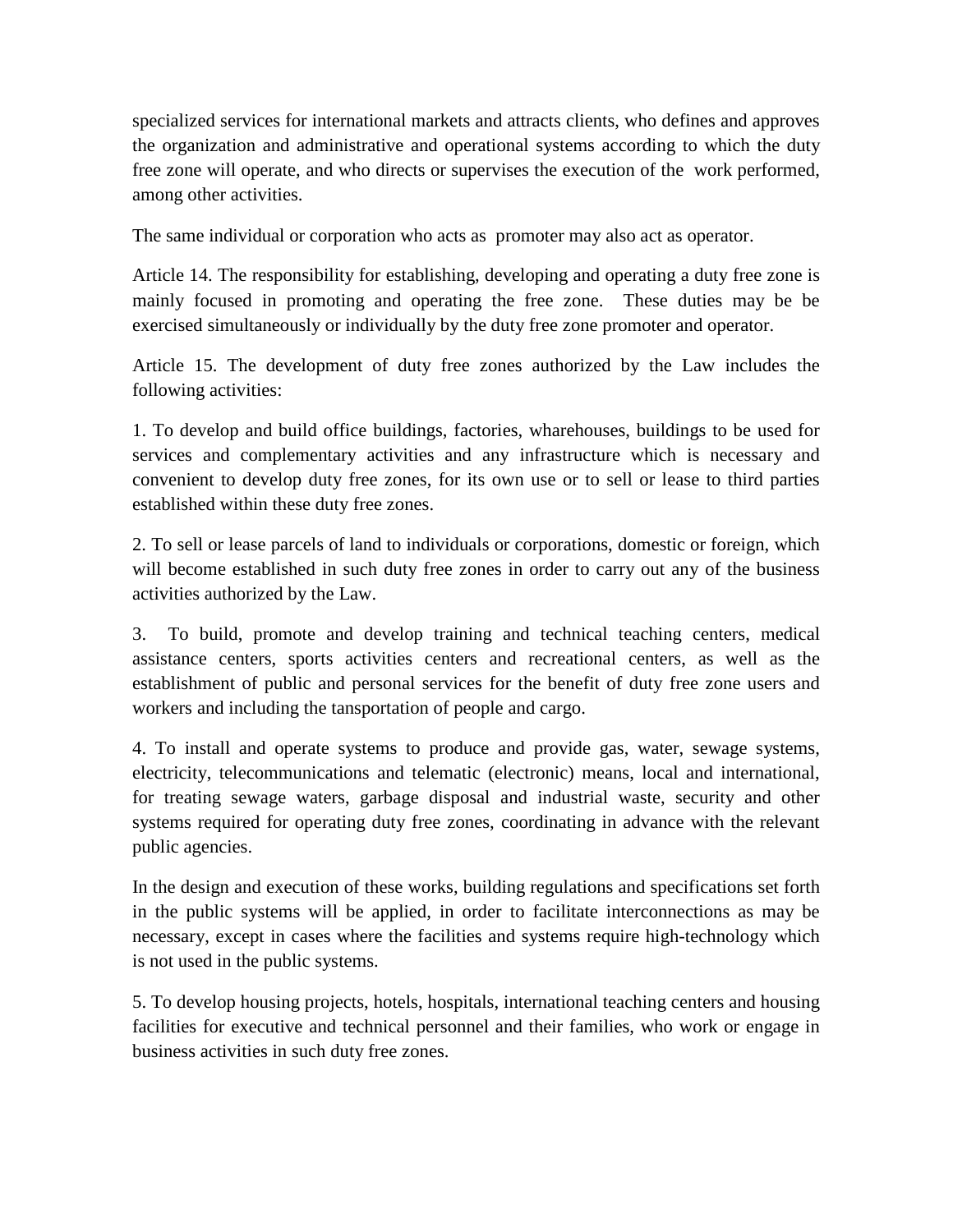6. To build and/or operate, directly, or to subcontract the operation of airports, ports, docks, drydocks, places to dock or unload, roads, streets, stations and railways or routes to load and unload land cargo under the regulations in force and in coordination with relevant government institutions.

It is understood that the development of these activities must be subject to the relevant legal provisions in force.

Article 16. Duty free zones established whenever this Law comes into effect, must have at least two (2) hectares of land for their development.

However, the promoter who has a project measuring less than two (2) hectares of land to develop a duty free zone may file an exemption petition before the National Commission of Duty Free Zones where he must support the technical and economic criteria justifying such petition.

Article 17. The Duty Free Zone License is created. Every individual or corporation, domestic or foreign, interested in becoming a promoter and/or operator of a duty free zone must obtain this License which shall be granted by the National Commission of Duty Free Zones.

Article 18. The Official Duty Free Zone Registry is hereby created, which is part of, and shall operate in the Technical Secretary's Office of this Commission.

Article 19. In order to obtain a Duty Free Zone License, the applicant must file:

1. A formal application printed in paper, with all necessary stamps attached, and stating the general characteristics of the individual or corporation, addressed to the National Commission of Duty Free Zones, through the Technical Secretary's Office. In case of a corporation, this application must be filed through an Attorney.

2. Authenticated copy of the Personal Identity Card or Passport, in case of an individual, and in the case of a corporation, the Certificate of Incorporation and Good Standing Certificate, together with the officers, directors, Resident Agent and Legal Representative.

3. Bank references and of local or foreign companies of renowned solvency.

4. Certification of the stockholders or partners of the corporation, signed by the Secretary or Treasurer thereof. If the stockholders or partners are corporations, this certification extends to the names of the individuals who own the shares or quotas of the corporation.

5. Good standing certificate issued to the applicant.

6. Card size digital photograph of the applicant or its Legal Representative.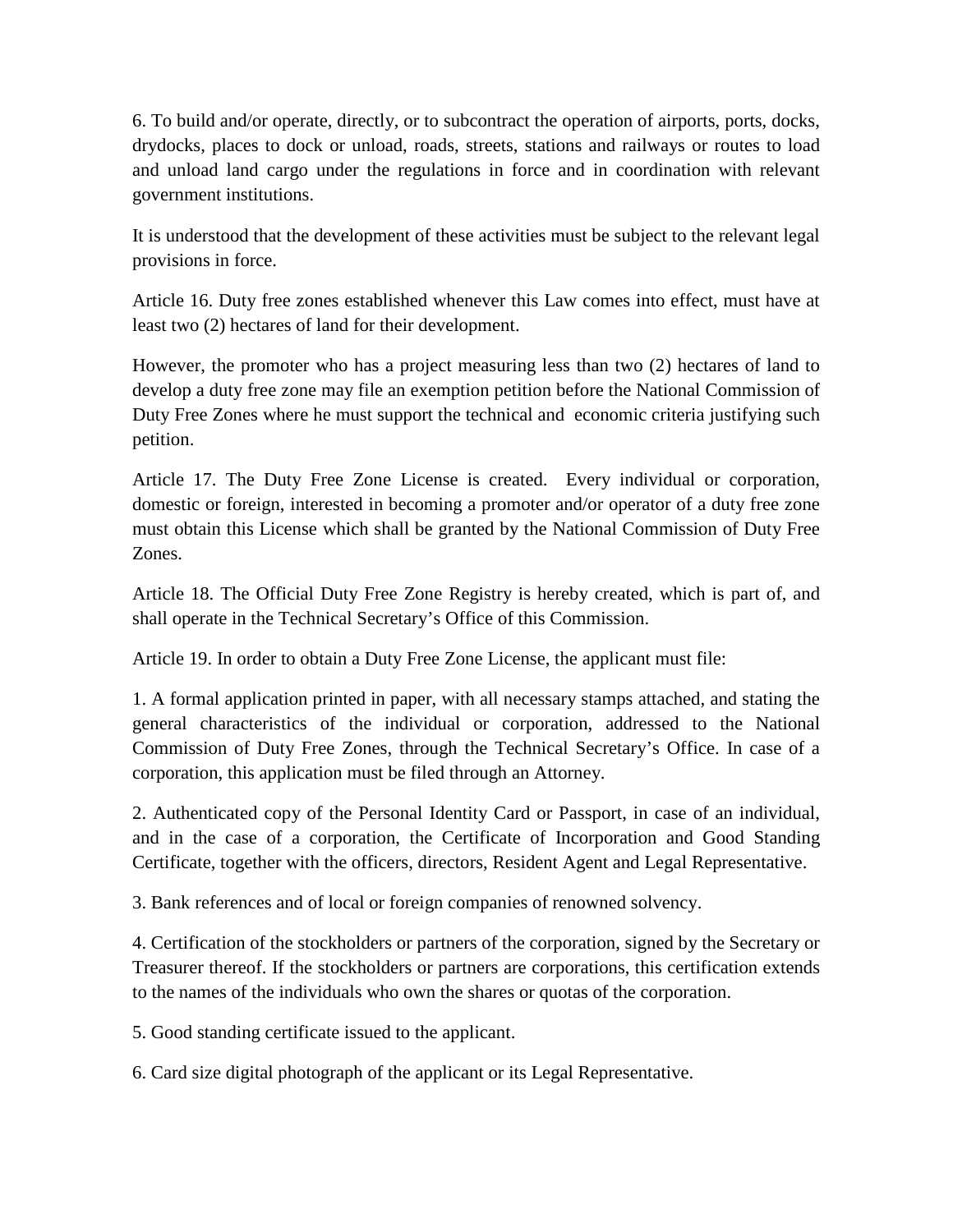7. A study including the following information:

a. Description of the objects, activities, structure, organization and services to be rendered by the duty free zone.

b. Surface and location of the duty free zone.

c. Property title or lease contract (for the land).

d. Initial investment and future investments projects.

e. Preliminary financial forecasts

f. Proposed time schedule for the execution of the project.

g. Authorization of the Ministry of Housing for the use of the land and respective zoning.

Article 20. Once the Duty Free Zone License is granted, the promoter undertakes to:

1. Invest in the development of the duty free zone, a sum of money which is not less than two hundred and fifty thousand Balboas (B/250,000.00), as appears in the resolution granted the establishment of the duty free zone.

2. To begin, within a time period not exceeding one year, the investment referred to in number 1 above, counted as of its registration in the Duty Free Zone Official Registry.

3. To hire Panamanian workers, with the exception of foreign experts, technicians and trustworthy personnel as may be necessary to develop the relevant activitiy, always complying with the provisions of the Labour Code.

4. To develop technical training programs to train Panamanian workers.

5. To present an annual report of its activities before the National Commission of Duty Free Zones, as well as any change or amendment to its Certificate of Incorporation, including changes in stockholders, of shares issued to bearer or as registered shares.

6. To file anually, a certificate issued by a Certified Public Accountant verifying the sums invested.

7. To comply with the provisions of this Law and the terms according to which the License was granted.

8. To comply with the rules in force regarding the protection and preservation of the environment, as well as the rules and regulations on city-planning and development, except such as due to their obsolescence or incompatibility with the designs and high technology used in duty free areas, are counterproductive and affect the efficiency and operating dynamics thereof.

Article 21. The License granted to duty free zones promoters is permanent, but may be revoked or cancelled, pursuant to the provisions of Chapter VI of this Law.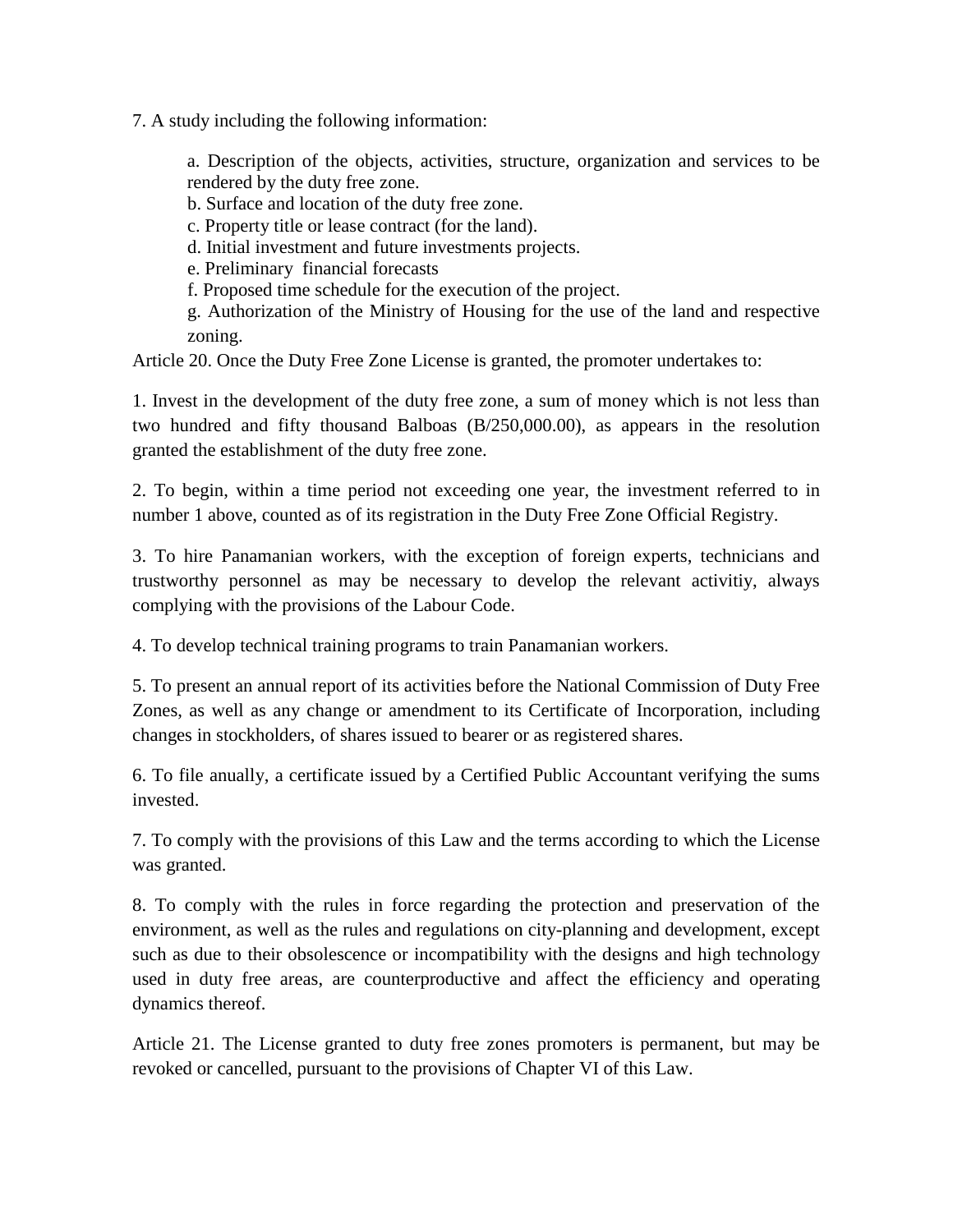Article 22. Government or municipally owned parcels of land, which are leased or granted in concession for the establishment and development of duty free zones may not be sold nor transferred and will revert to the Nation or relevant municipality in the event the project is cancelled or the duty free zone stops operating as such.

In the event the Duty Free Zone operator's license is cancelled, all permanent infrastructure such as streets, drainage systems, sidewalks, paths, illumination and similar properties, will also revert to the Nation.

Article 23. Duty free zones may be established anywhere in the country, provided their activities do not cause devastating nor irreversible effects to the ecosystem of the area where the are established nor violate legal provisions in force nor the rights of third parties.

## Chapter IV

## Companies Established within Duty Free Zones

Article 24. Individuals or corporations, domestic or foreign, may become established in duty free zones, which engage in the production of goods, services, logistics services, higher education, scientific research, high technology, environmental services and any other activity authorized by the Cabinet Council in the following categories:

1. *Higher Learning Center*. A high quality teaching center for imparting broad general culture, for training professionals in the different fields of research and human activities, scientific, technical and cultural extension, as well as highly professional and counseling services.

2. *Scientific Research Center*. A center which specializes in scientific research and fundamental and applied technology activities, involving innovation in any of the fields where it is developed.

3. *Specialized center to render health services*. A facility, within a duty free zone, where surgeries or specialized ambulatory procedures are carried out, for attending health problems of duty free zone workers or of locals or foreigners, in which proceedings surgical techniques are implemented or specialized procedures where innovative processes are adopted or applied.

4. *High-technology companies*. Companies engaged in the production of high-technology goods and services with a high aggregate value, as hardware, software, supplies and centers for processing and housing data (data center) protected by industrial property rules.

5. *Assembling companies*. Companies engaged in manufacturing finished or semi-finished goods, by joining raw materials and semi-finished parts.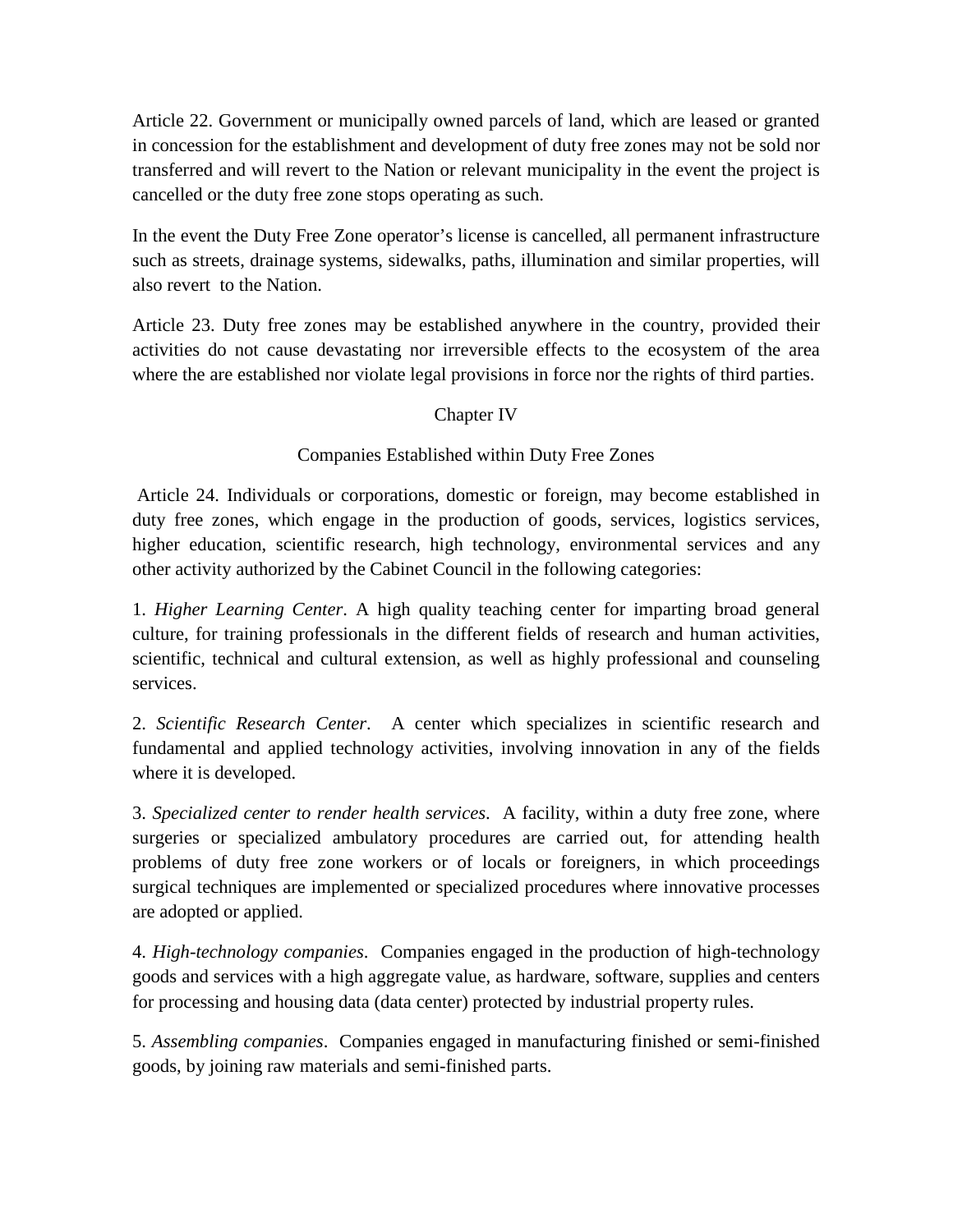6. *Companies which process finished or semi-finished products*. Companies engaged in receiving finished or semi-finished products, parts, components, accessories and/or parts, liquid or solid, to be subject to tropicalization procedures or treatments, modification, repair, cleaning, quality assurance tests, calibration, homologation, analysis, purification, painting, application of anti-corrosive agents, packaging, crating, crushing, recycling and all kinds of mannual or mechanic, physical or chemical process in order to obtain a certain good.

7. *Service Companies*. Companies engaged in rendering services to users abroad, in other duty free zones or within the same duty free zone.

In the category of services rendered abroad, are included all International services commonly known as offshore transactions, covering international marketing and commercialization, insurances, reinsurances, banking, finance, auditing, management, brokerage, accounting, diamond exchange and exchanges for other precious stones, consulting and similar activities. Likewise, all services related to telecommunications and computers for capturing, processing, housing and transmission of data, as well as electronic commercial services and the organization, management and operation of data bases.

In the category of services rendered to users in other duty free zones or within the same zone, are included all technical support services, maintenance and repair of equipment, machinery, furniture, buildings, facilities, vessels and airplanes, transport, management and storage of cargo, security services, as well as administrative, accounting and consulting services and other services which internally are necessary to speed up and carry out, with efficiency, operations to produce goods and services.

8. *Environmental services company*. Companies engaged in the prevention and control of environmental pollution and ecologic tourism, which contributes to sustainable development.

9. *General services companies*. Companies engaged in rendering personal services to workers or visitors requiring this service and rendered in the duty free zone, such as restaurants, laundries, drugstores, beauty parlours, gyms, banks and others of an analogous nature.

10. *Logistics services companies*. Those which sole object is to facilitate goods and services in reaching their different clients, without being sold by the individual furnishing the service, including the transportation, storage, handling or manipulation of the goods or services, handling of the information and the logistics and foreign commerce advice.

The branch offices of foreign companies established in the Republic of Panama may become established in the duty free zone under this category.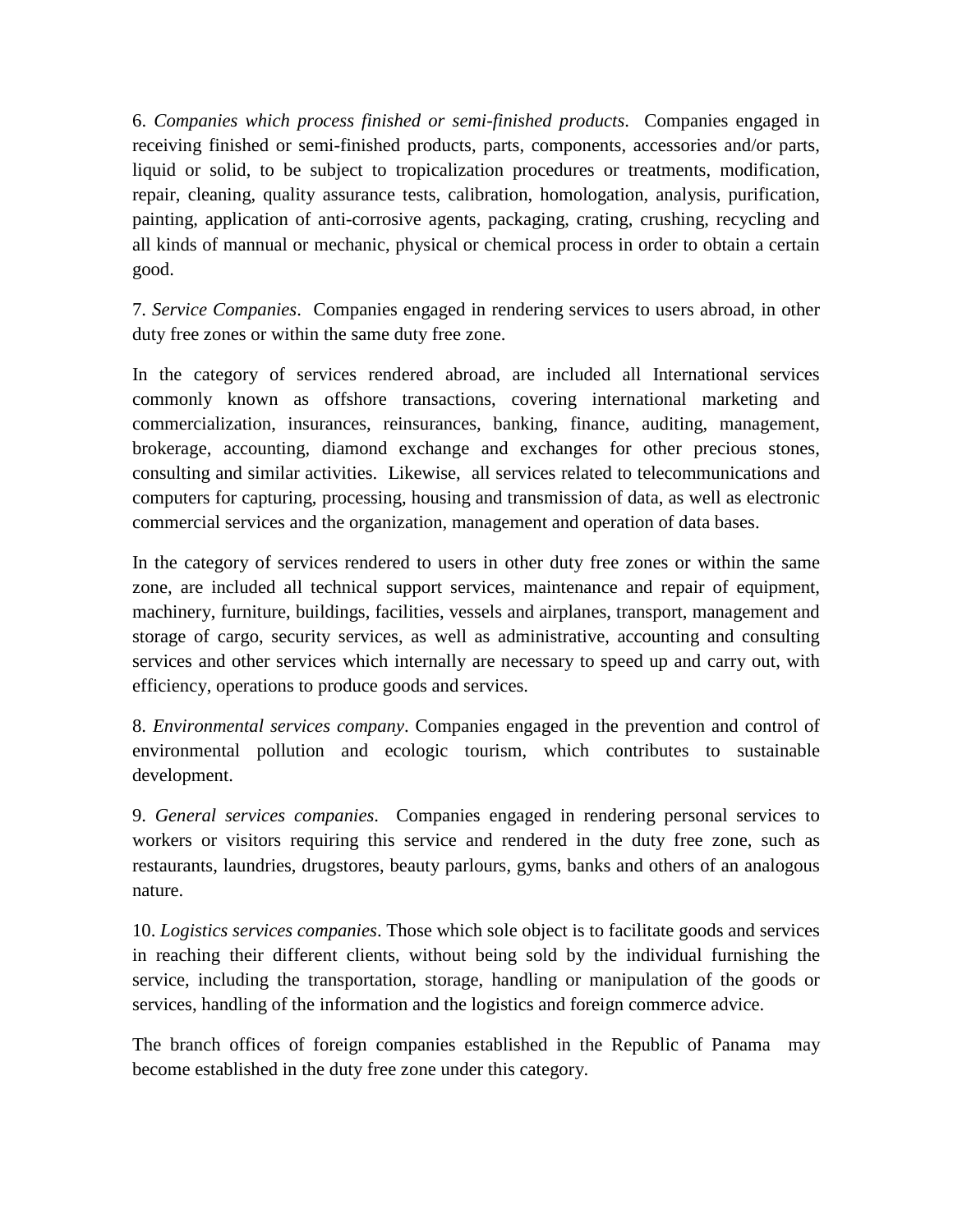11. *Manufacturing companies*. Companies engaged in manufacturing goods, by transforming raw materials and semi-finished products, including those of agricultural, catlle, forestry and marine origin.

Individuals or corporations which will engage in any one or more of the activities included in this article must have a license or autorization to engage in such activity, issued by the competent authoritiy or regulating body.

The importation of finished products and subsequent re-exportation without any processing implying a local added value is not allowed in the duty free zone.

Article 25. Individuals or corporations, domestic or foreign, established in the duty free zones in order to engage in the production of goods, services, high-technology, logistic services, scientific research, environmental services and higher learning may, according to the nature of their activities, introduce, store, exhibit, pack, unpack, manufacture, process, produce, investigae, set up, assemble, refine, distill, grind, pulverize, liquify, put together, cut, benefit, purify, mix, transform, repair, prove, modify, clean, analyze, destroy, crush, recycle, package, pack, market, finance, insure, manage, purchase, sell, exchange and manipulate all kinds of goods, products, raw materials, components, packaging material and packages and other commercial effects, with the exception of those damaging or which have a negative effect in the local and worldwide ecology or specifically forbidden by the laws of the Republic of Panama.

Likewise, they may produce, create, develop, perfect, and render all kinds of services as may be necessary so that such companies may carry out highly competitie business activities in the global market economy, as well as all such activities pertaining to such companies and not specifically forbidden by the Law.

Article 26. The License for Companies Established in Duty Free Zones is created, which shall be approved by the National Commission of Duty Free Zones within a maximum time period of ninety days. Once the company obtains such license, it must be registered at the Official Registry of Companies Established in Duty Free Zones, which is part of the Technical Serectary's Office of this Commission.

Individuals or corporations applying for a License for Companies Established in Duty Free Zones must comply, in advance, with all requirements set forth by the competent authority for the activities to be carried out within the scope set forth by legal provisions and rules in force.

Article 27. In order to obtain a License and register in the Official Registry of Companies Established in Duty Free Zones, referred to in the preceding article, the companies must file the following documents:

1. A Power of Attorney granted to a practising Attorney for filing the relevant application.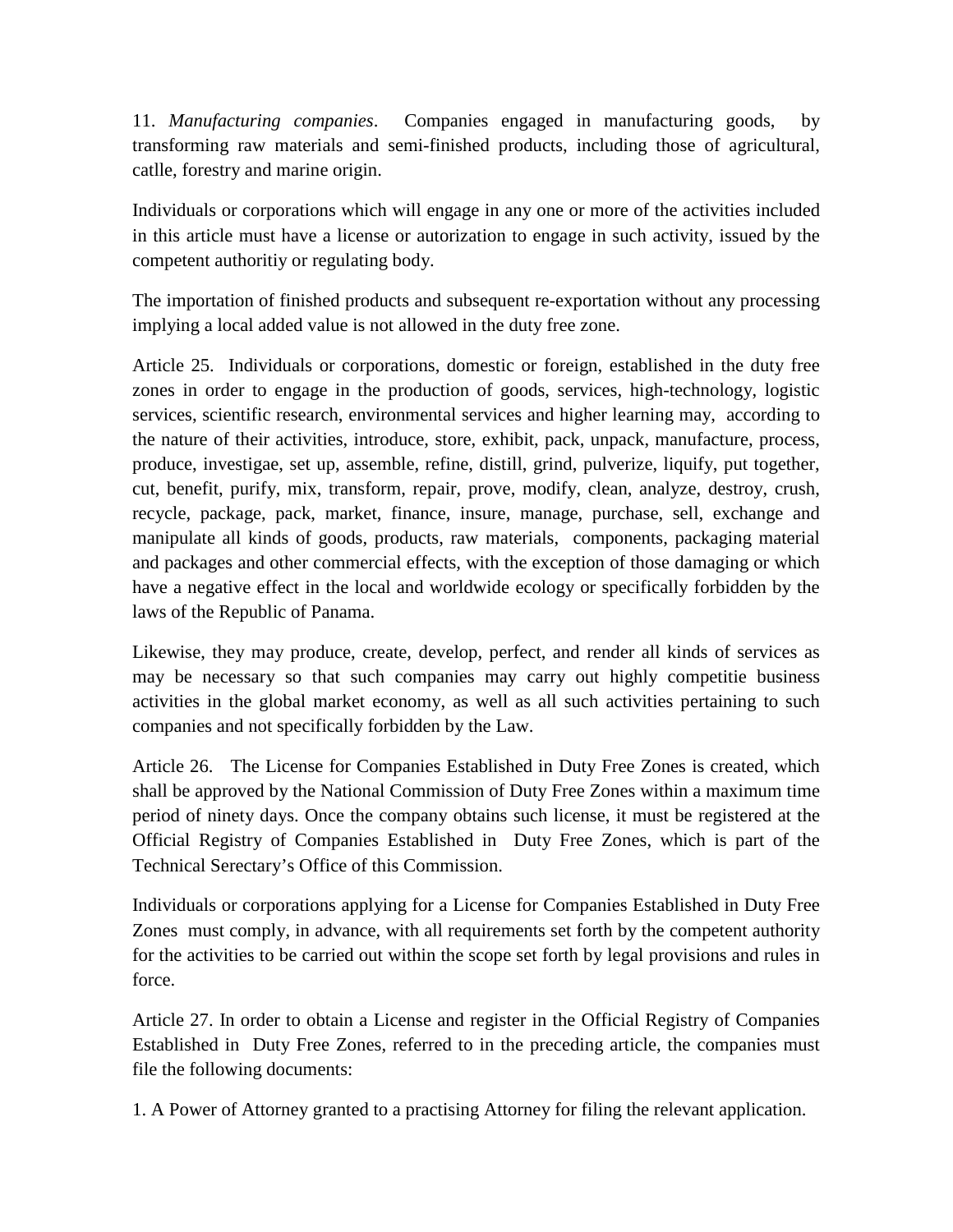2. An application printed in paper with all necessary stamps attached, containing the names and last names, nationality, Personal Identity Card number or Passport number of the Applicant, email, telephone number and domicile, in case of a natural person, and in case of a corporation its name and the name of the country under which it was organized, as well as the general characteristics, email, telephone number and domicile of its Legal Representative and Resident Agent.

3. A study containing the following information:

a. Activity of goods or services to be developed or rendered.

b. Origin and details of the raw materials, materials, supplies, equipment, machinery, accessories and others to be used.

- c. Number of permanent jobs to be created.
- d. Initial investment and forecasts for future investments
- c. Project implementation schedule

4. Authenticated copy of the Personal Identity Card or Passport, in the event of a natural person, or in the event of a corporation, a copy of the Certificate of Incorporation and any amendments thereto, including the details of its registration at the Public Registry Office, as well as recent certificates evidencing the date of its organization, officers, directors, Legal Representative and Resident Agent.

5. Good standing certificate of the Republic of Panama issued to the applicant.

6. Card size digital photograph of the applicant or legal representative.

7. Sole Contributor's Registration issued by the Ministry of Economy and Finance.

8. Certificate in simple paper with all necessary stamps attached, indicating the amount of capital invested, issued by a Certified Public Accountant.

9. Certificate of the stockholders or partners of the corporation, signed by the Secretary or Treasurer thereof. If the stockholders or partners are corporations, this certification extends to the names of the individuals who own the shares or quotas of the corporation.

10. Certificate issued by the duty free zone promoter, indicating that the applicant has been authorized to become established in such area.

11. Any other requirement included in the By-Laws.

Article 28. Companies authorized to become established in the duty free zones are bound to:

1. Invest in their activities a sum of money which is not lees that the capital set forth in the application.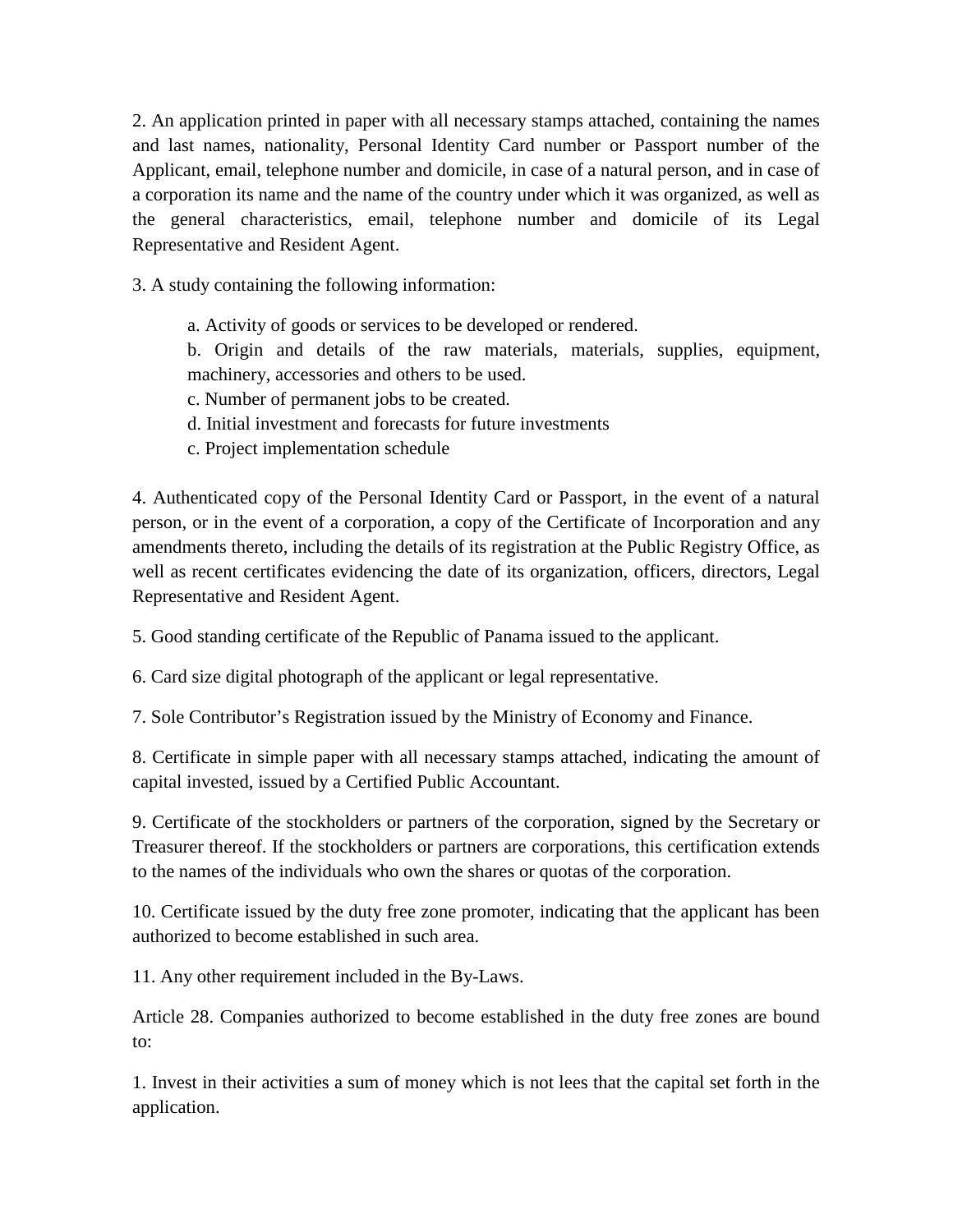2. Begin investing within a time period not exceeding one (1) year, as of the date of registration in the Official Registry of Companies Established in Duty Free Zones.

3. Begin operating within a time period not exceeding two (2) years, as of the date of registration in the relevant Registry, except in the case where the nature of the activity requires a longer period of time.

4. To hire Panamanian workers with the exception of foreign experts, technicians and trustworthy pesonnel, as may be necessary to develop the business activity.

5. To offer Panamanian workers technical training facilities related to their area of expertise and related activities.

6. To comply with laws in force or to be proclaimed regarding the recovery and protection of the environment, control and elimination of pollution, preservation of green and marine areas, hygenic and safety measures at work and provisions decreed for protecting plant and animal life.

7. Annually send the National Commission of Duty Free Zones, a statistic report with the following information: employments, investments carried out, amount and type of goods or services produced and raw materials used and main destination markets.

Article 29. The registration of a company in the Official Registry of Companies Established in the Duty Free Zones is ordered by means of a resolution issued by the Technical Secretary's Office, with the approval of the National Commission of Duty Free Zones. This resolution confers upon the holder, as of its date of issue, the right to enjoy the benefits and incentives set forth in this Law. A duly authenticated copy of this resolution shall be delivered to the corresponding company.

The resolutions issued, pursuanto to the provisions of this article, must be published in the Official Bulletin of the Industrial Property Registry Division of the Ministry of Commerce and Industries.

Article 30. Companies established in duty free zones may transfer temporarily raw materials and semi finished goods to companies located outside of these duty free zones to be subject to a manufacturing, assembly, processing or treatment process. The exit of these raw materials or products from the duty free zone will not cause any import taxes or assessments during a maximum time period of six (6) months, which may be extended for a like period of time, upon request. If the re-entry of such products into the duty free zone is not recorded, in their original condition or transformed into a funished good or with the added value whereby its exit was allowed, the responsible company must pay the corresponding import taxes and assessments, without prejudice to the sanctions imposed by the National Commission of Duty Free Zones, pursuant to the provisions of Chapter VI of this Law.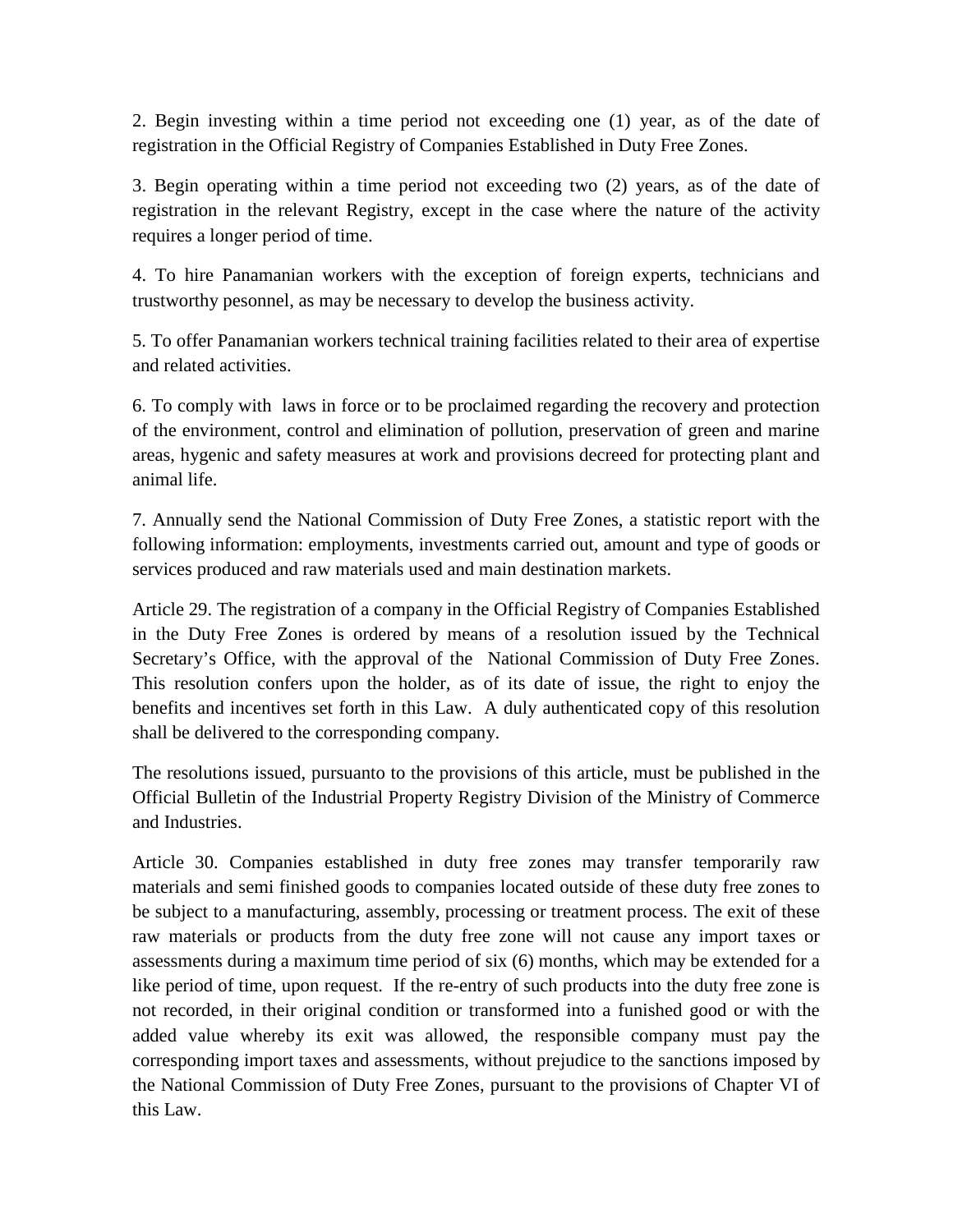The National Customs Authority shall have control of this mechanism, by means of the merchandise dispatch system with secured payment, by a simplified registry system of entries and exits, according to the customs procedures in force.

### Chapter V

#### Fiscal System for Duty Free Zones

Article 31. Every activity, operation, transaction, procedure and transfer of real and personal property, purchase of equipment and construction materials, raw materials, machinery, tools, accessories, raw materials, supplies and every property or service required for its operations, made by companies established within duty free zones, shall be exempted from every direct or indirect tax, contributions, assessments, duties and encumbrances in the Republic of Panama. They are also exempted from paying taxes for the operating license.

The promoter and companies established within duty free zones must keep accounting records and documents clearly reflecting their operations, both those exempted and not exempted from taxes.

Article 32. Companies benefitting from the duty free zones system, with the exception of the provisons of the preceding article, are subject to the payment of:

1. Income taxes and taxes on the transfer of personal property and the rendering of services on local leasing and subleasing operations.

Duty free zone promoters shall be exempt from paying these taxes.

2. A 5% tax on dividends, independently of their source of origin, and will only pay 2% of the complementary tax, in the event there is no distribution of profits.

3. Annual tax, 1% of the capital of the company, with a minimum of One hundred Balboas (B/100.00), and a maximum of Fifty thousand Balboas (B/.50,000.00).

4. Tax on consumption of certain property and services.

5. Special Interest Clearing Fund, with the exception of loans guaranteed by means of bank deposits.

6. Contributions derived from the work relationships between employers and employees and the benefit payments set forth by Social Security laws.

Article 33. Service companies, logistics service companies, high technology companies, scientific research centers, higher learning centers, general service companies, centers which specialize in rendering health services and environmental service companies are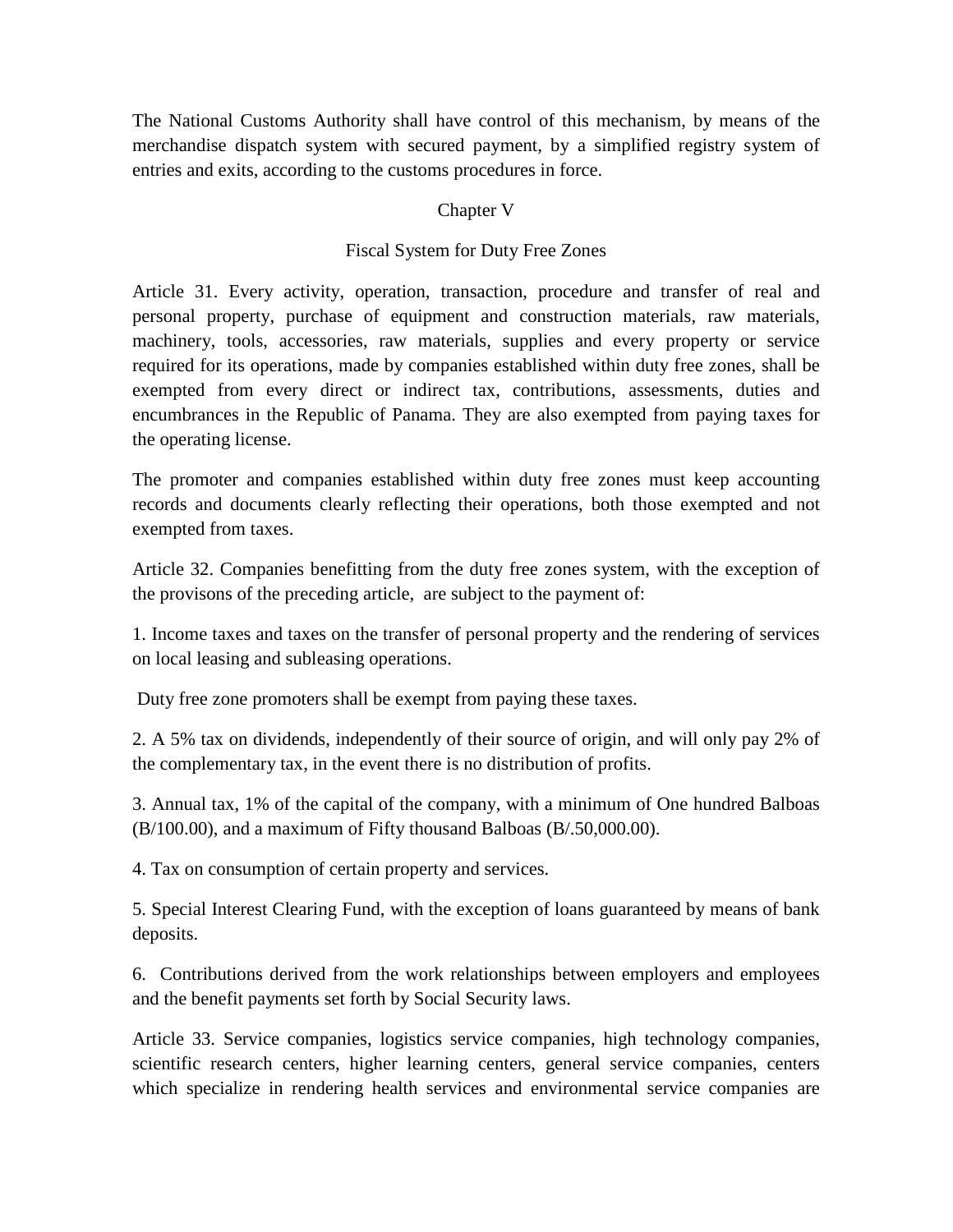exempt from paying income taxes on their operations abroad and on operations amongst themselves. Domestic operations, destined for the territory of the Republic of Panama of these companies and centers established in duty free zones, shall be subject to payment of income taxes and other taxes pursuant to fiscal laws in force.

Article 34. Duty free zones are free enterprise zones, and consequently service rates and product prices shall be determined by each company rendering such services or producing such goods pursuant to the rules of supply and demand, considering the competitiveness required to participate successfully in the international market, where duty free zones belong.

Article 35. Ships and airplaines entring and exiting duty free zones shall be subject to national and international controls which regulate such matters, to applicable fiscal laws and to the formalities set forth in this Law.

Article 36. When the goods produced in duty free zones or those introduced therein are imported into the fiscal territory of the Republic of Panama, they will pay customs tariffs or duties only on the value of the raw materials and foreign components incorporated into the product, taking as basis the tariff for the final product. For these effects, the importer must file the particulars of the raw materials-product sheet, previsously verified and approved by the National Customs Authority.

Article 37. Companies established in duty free zones will not benefit from the Certificate of Promotion of Agroxeports nor from any other fiscal benefit different fron the those set forth in this Law.

### Chapter VI

### Cancellation of Licenses and Registries

Article 38. Default in the performance of the obligations referring to the amounts and timeframes of the investment to be made, as well as default in the other provisions of this Law and its By-Laws, by the promoter or the companies established in the duty free zones, may cause the cancellation of the license and the relevant registry, unless it is proven that the default was due to Act of God or forece majeure.

Article 39. In the event of default in the provisions of this Law, without prejudice to the provisions of the preceding paragraph, the following shall be done:

1. A written warning will be given to the promoter or the company established in the duty free zone and a time period of ninety (90) calendar days will be given to correct the anomaly.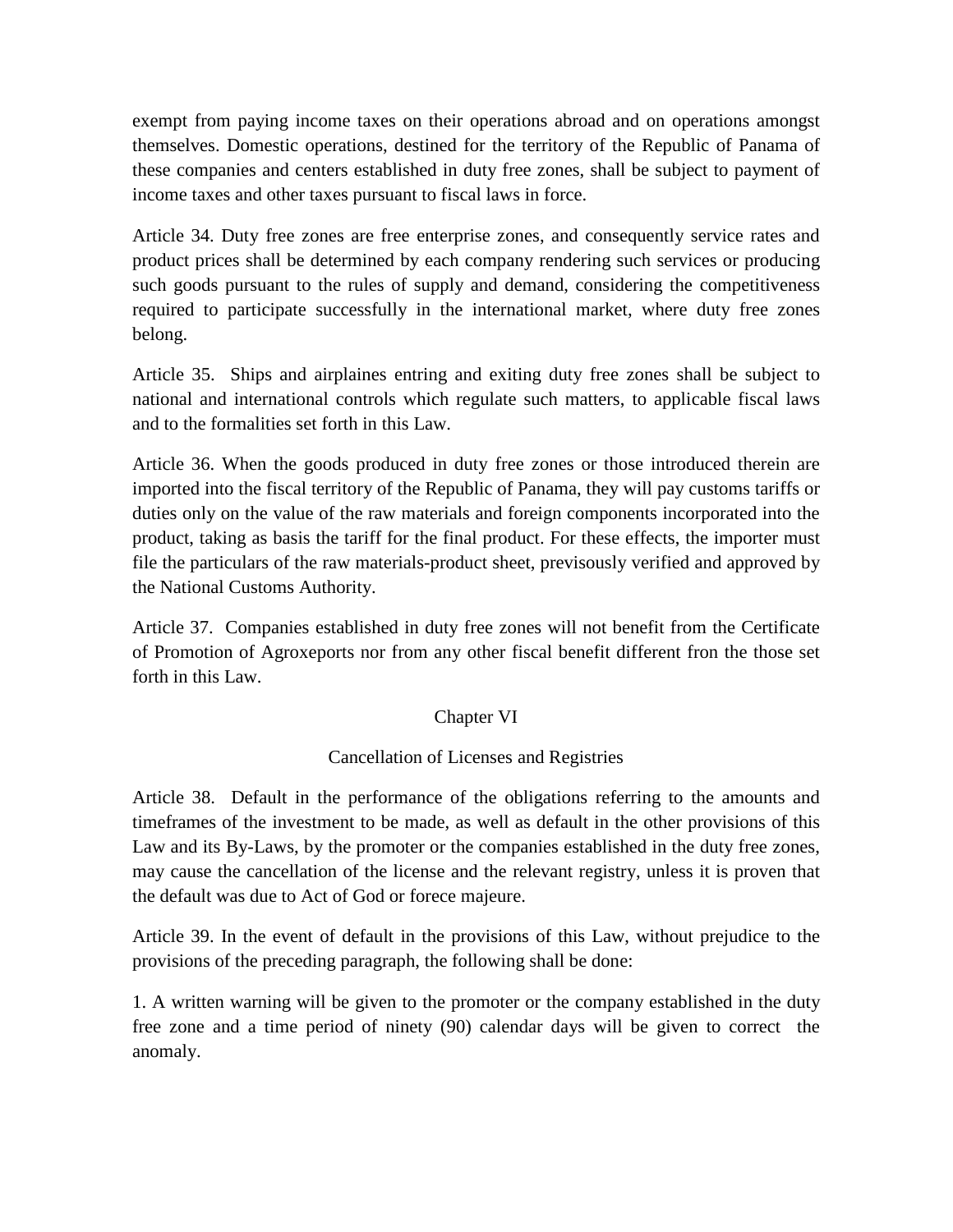2. In the event the promoter or the company established within the duty free zone does not correct the anomaly, a fine will be imposed for up to One hundred thousand Balboas (B/.100,000.00), taking into account the seriousness of the fault, the recurrence and the magnitude of the damages and injury caused to third parties.

3. If the problem is not solved definitively, the license and registry will both be cancelled.

Article 40. The cancellation of the License for Duty Free Zones Promoters which are private does not imply a transfer of the property to the Government. Upon cancellation of the License, the Duty Free National Commission may designate an auditor whenever so required, who shall have the following responsibilities:

1. Strive for the continuity of the efficient and competitive operation of the duty free zone.

2. Sell, by public auction, and at market prices, tangible and non tangible assets of the promoter in the duty free zone. This procedure will guarantee the payment of debts owed, compliance with financial obligations and payment of work related benefit payments which could be owed and strive for the operating integrity of the duty free zone.

3. To hand over to the promoter the funds resulting from the above mentioned sale, once the relevant costs are deducted thereform.

Article 41. Every individual or corporation interested in purchasing a duty free zone area, which is being sold due to cancellation of its license or because its owner or owners so desire, must have to comply in advance with all requirements and procedures to acquire the Duty Free Zone License.

Article 42. All provisions and procedures set forth in the articles preceding this Chapter are also applicable to companies established in the duty free zones.

# Chapter VII

# Special Immigration Regulation

Article 43. Foreigners who can prove they have invested an amount not less than Two hundred and fifty thousand Balboas (B/250,000.00) from abroad, into a company duly authorized as duty free zones promoter or in companies established in duty free zones, is entitled to request a Permanent Resident Permit as Investor in Duty Free Zones.

The duty free zone investor may decide to obtain a permanent residence, after two years, with the exception of cases where Immigration laws, special laws and agreements set forth different time periods. In addition, he must furnish a Good Standing Certificate from the Republic of Panama, of the company and the applicant.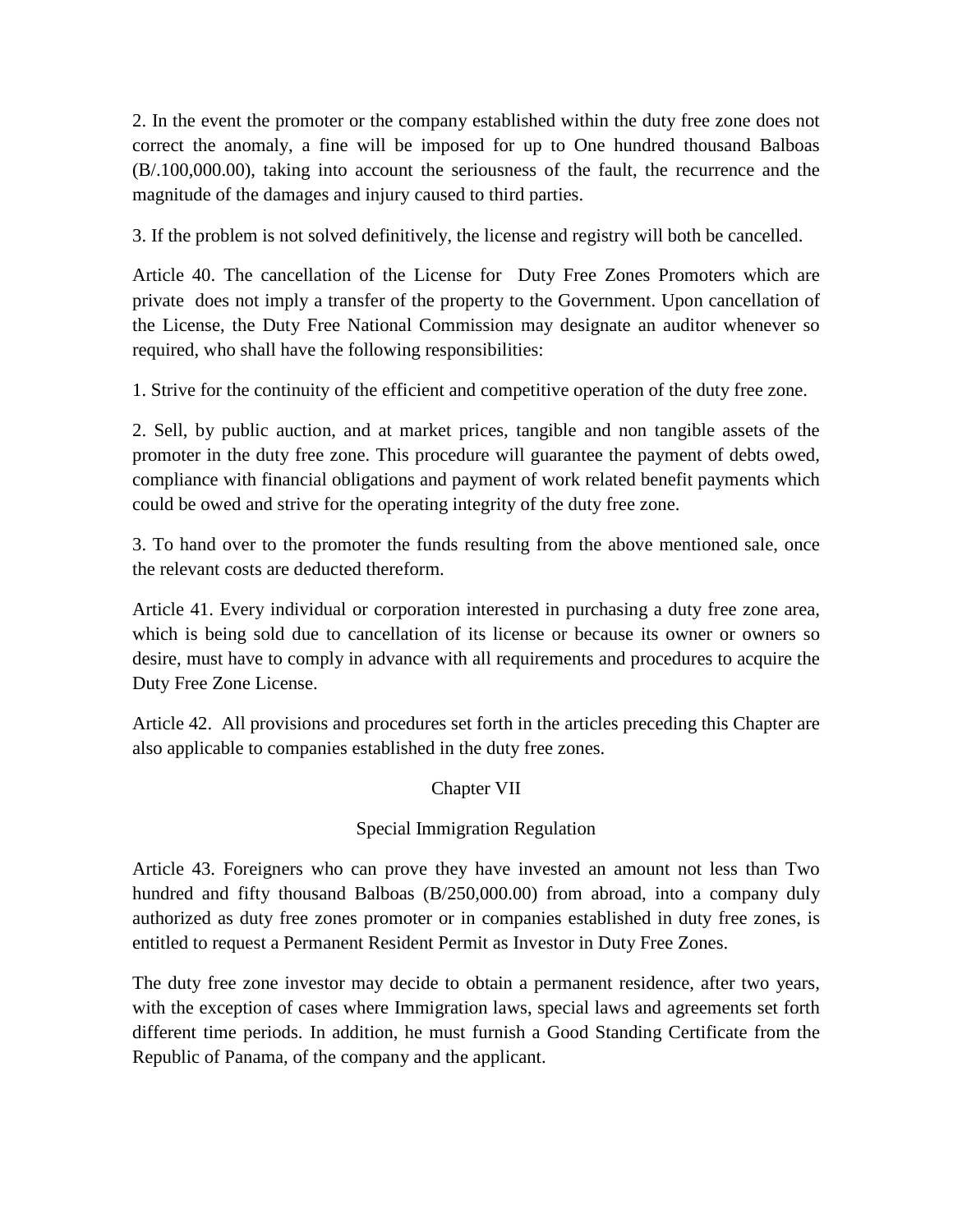Article 44. Foreigners hired as trustworthy personnel, executives, experts and/technicians, by companies authorized as duty free zone promoters or operators or by companies established in duty free zones, shall be entitled to request a Temporary Residence Permit, valid for the duration of their contract. This permit shall be subject to the provisions of the Code of Labour.

Article 45. Temporary Permits for Special Policies are created as:

1. Teacher in a Higher Learning Center in a Duty Free Zone.

2. Student in a Higher Learning Center in a Duty Free Zone.

3. Researcher in a Scientific Investigation Center or in a Higher Learning Center in a Duty Free Zone.

Article 46. Foreigners who desire to come to the Republic of Panama to evaluate possibilities for investing or to make transactions or businesses in duty free zones may apply for a Short Stay Visa for Businessmen and Investors.

Short Stay Visas for Businessmen and Investors for such foreigners will be valid for nine months, by previously filing the requirements set forth by immigration laws of the Republic of Panama.

Article 47. Dependants of individuals applying for or holding the visas indicated in the preceding articles shall be entitled to apply for the following permits:

1. Permanent Resident Dependants. This covers the spouse, children under 18 years of age, family members with disabilities and parents who are dependant on a 2 year temporary resident or a permanent resident or citizen.

Children older than eighteen years of age until twenty five years of age may be claimed as dependants, provided they study regularly and are economically dependent on the resident or citizen.

The resident or citizen, verifying he/she has the guardanship or the custody of a minor, may claim same as a dependant.

2. Temporary Resident for Family Regrouping. This includes the spouse, children under eighteen years of age and parents of the temporary resident.

Children older than eighteen years of age until twenty five years of age may be claimed as dependants, provided they study regularly and are economically dependent on the temporary resident.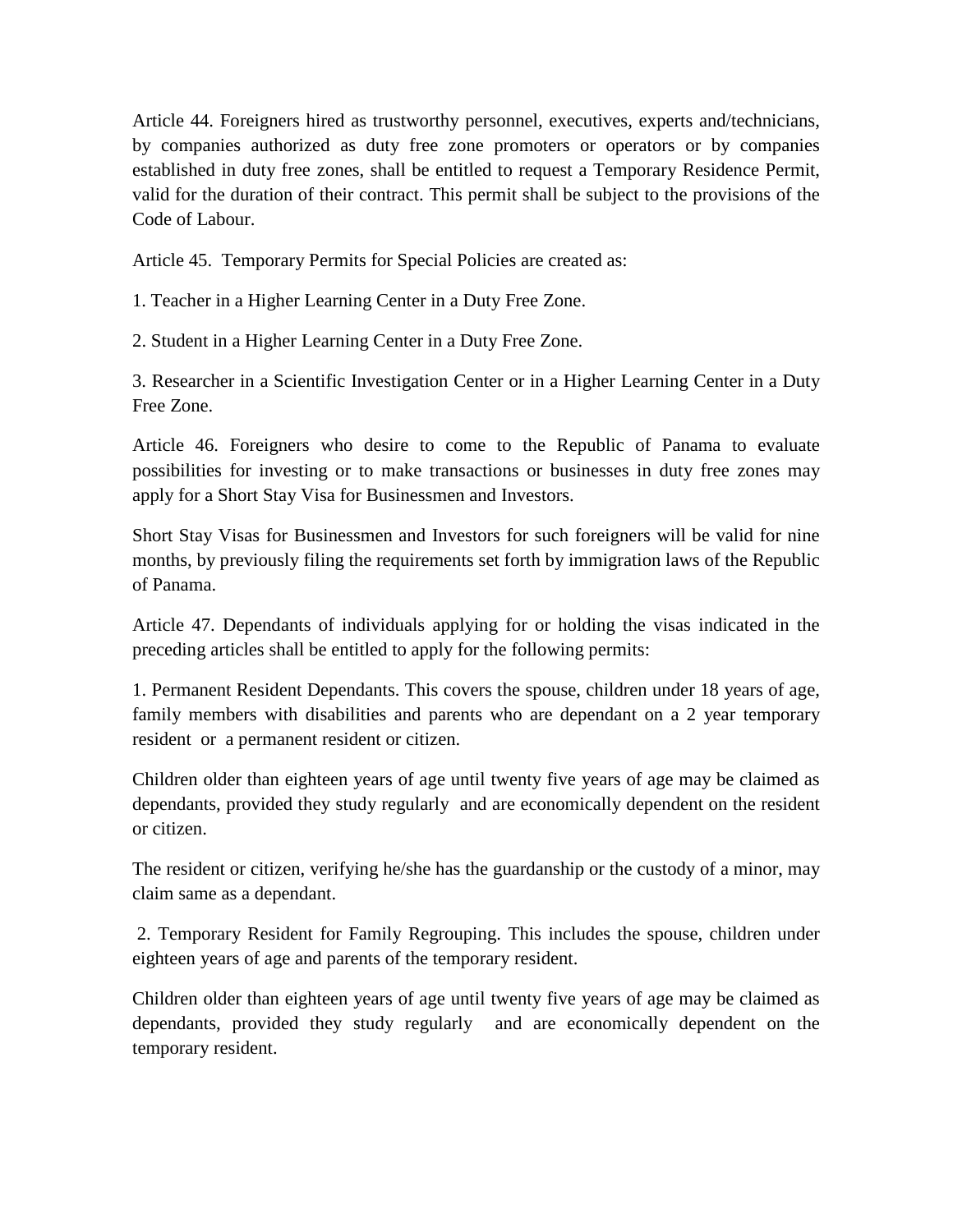The temporary resident verifying he/she has the guardanship or the custody of a minor, may claim same as a dependant.

Article 48. Foreigners who are granted a Permanent Residence Permit as Duty Free Zone Investors shall enjoy the following benefits:

1. Temporary residence for a time period of two years.

2. Permanent residence, with the right to a Personal Identity Card, once the termporary residence term has elapsed.

3. The right to have Panamanian citizenship by naturalization, pursuant to number 1, Article 10 of the Constitution.

Article 49. The benefits set forth in this Law shall be automatically cancelled if an investor whithdraws, transfers or in any manner looses his investment. The Technical Secretary's Office of the National Commission of Duty Free Zones will annually report to the National Immigration Service the names of investors whose benefits must be cancelled.

Article 50. Requests for Permanent or Temporary Resident Permits, referred to in this Chapter, shall be filed before the National Immigration Service, throught the Secretary's Office of the National Commission of Duty Free Zones.

Article 51. A foreigner who obtains a Short Stay Visa through a Consulate in Panama, must present himself before the National Immigration Service within a time period of fifteen days following his entry into the country, to be duly registered.

Article 52. All permits corresponding to this Chapter include the right to multiple exits and entries, valid for the duration of the relevant permit.

Article 53. The Executive Body, by means of an executive decree, shall establish special requirements and procedures for each type of permit corresponding to this Chapter.

# Chapter VIII

# Special Work Related Provisions Applicable to Duty Free Zones

Article 54. Promoters, operators and companies operating in duty free zones, shall establish, in coordination with the Ministry of Labour and Social Development and the National Institute for Professional Training and Teaching for Human Development, functional training and improvement courses for workers rendering their services therein.

Article 55. The Ministry of Labour and Social Development shall establish a special department to supervise the improvement of workers in the duty free zones, regarding both the nature of the work itself as well as occupational safety.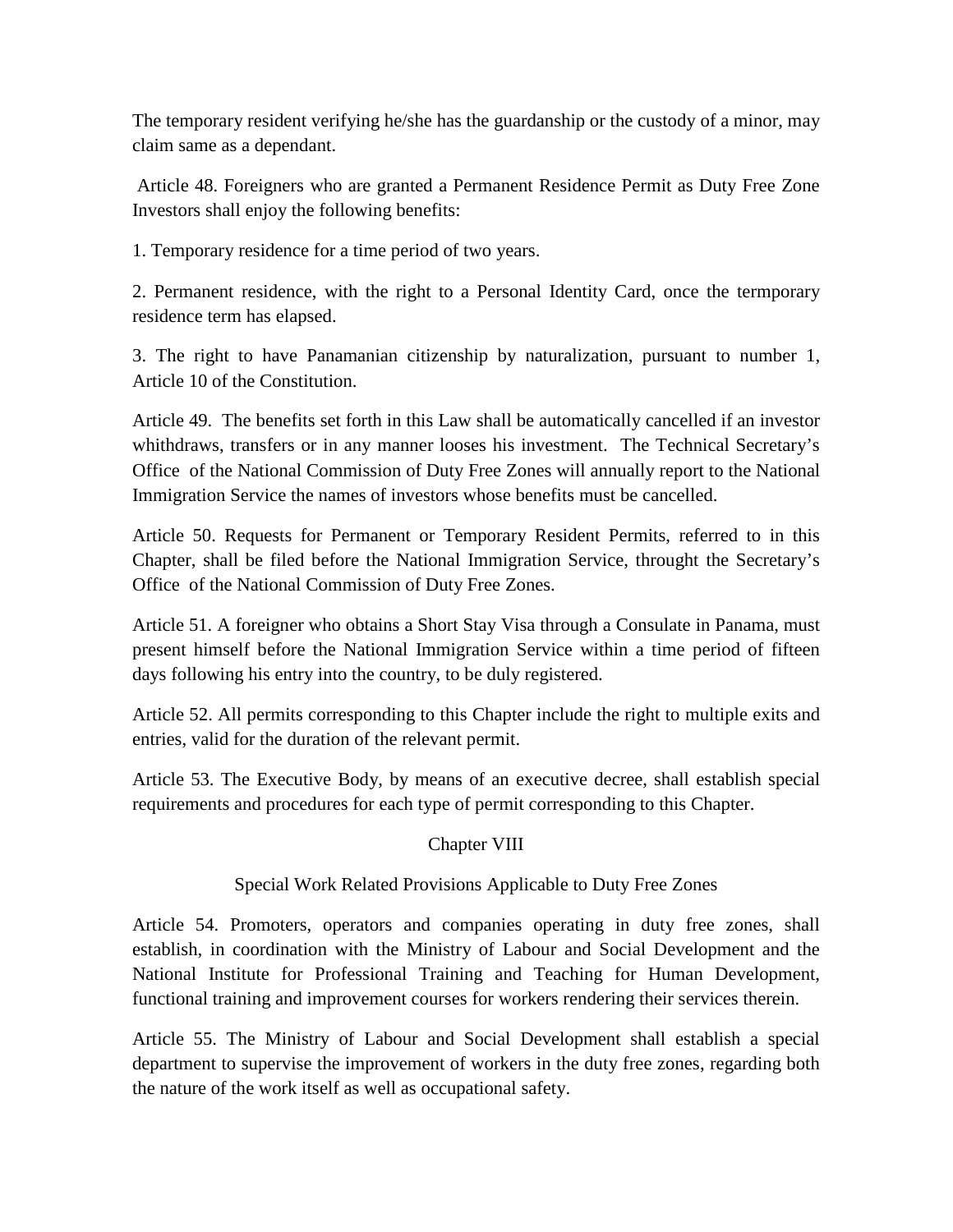In order to solve any collective conflicts which may arise in duty free zones, the conciliation procedures set forth in Chapter IV, Title III of the Third Volume of the Code of Labour shall be applied.

In the event of individual conflicts, the conciliation procedures set forth in the Regulations of the Ministry of Labour and Social Development and in Law 53 of 1975 shall be applied.

Once the conciliation is finished, workers or their relevant organization may exercise their right to go on strike, in which case the provisions of the Code of Labour shall apply, including the classification of the strike, which shall be tried according to ordinary labour laws and the procedure shall be as determined in the labour laws.

Article 56. The Ministry of Labour and Social Development shall handle quickly all systems and regulations for technical and professional evaluations referrred to in Number 16, Letter A, Article 213 of the Code of Labour, duly documented by means of scientific studies on performance.

If upon termination of the sixty (60) calendar day term, the authorities from the Ministry of Labour and Social Development have not answered the relevant petition, the system or regulation shall be considered as legally approved and the employer may apply same immediately.

Once the system or regulation has been approved, the employer must display same permanently in a visible area in each one of its establishments.

Article 57. The employer may rotate the employee in different production lines or transfer him/her form a production line to another, from time to time, according to the needs of the company, provided the work conditions of the employee are not diminished.

Article 58. Promoters, operators and companies established in duty free zones must pay the legal minimum wage to its workers for their services. Salaries must be paid in time periods not exceeding fifteen days.

In adition to the legal minimum wage, promoters, operators and companies established in duty free zones may establish, in order to increase the performance and productivity of workers, systems for paying salaries through participation in the profits, production bonuses, performance incentives, bonuses, rewards, donations or others. It is hereby understood that such incentives or others may not exceed 50% of the basic salary and are exempt from payment of the Education Insurance and the Social Security deductions.

Article 59. Fluctuations in markets which result in considerable losses of the sales volume is considered as a justified cause allowing the employer to end the labour relationship, in addition to the conditions set forth in Letter C, Article 213 of the Code of Labour.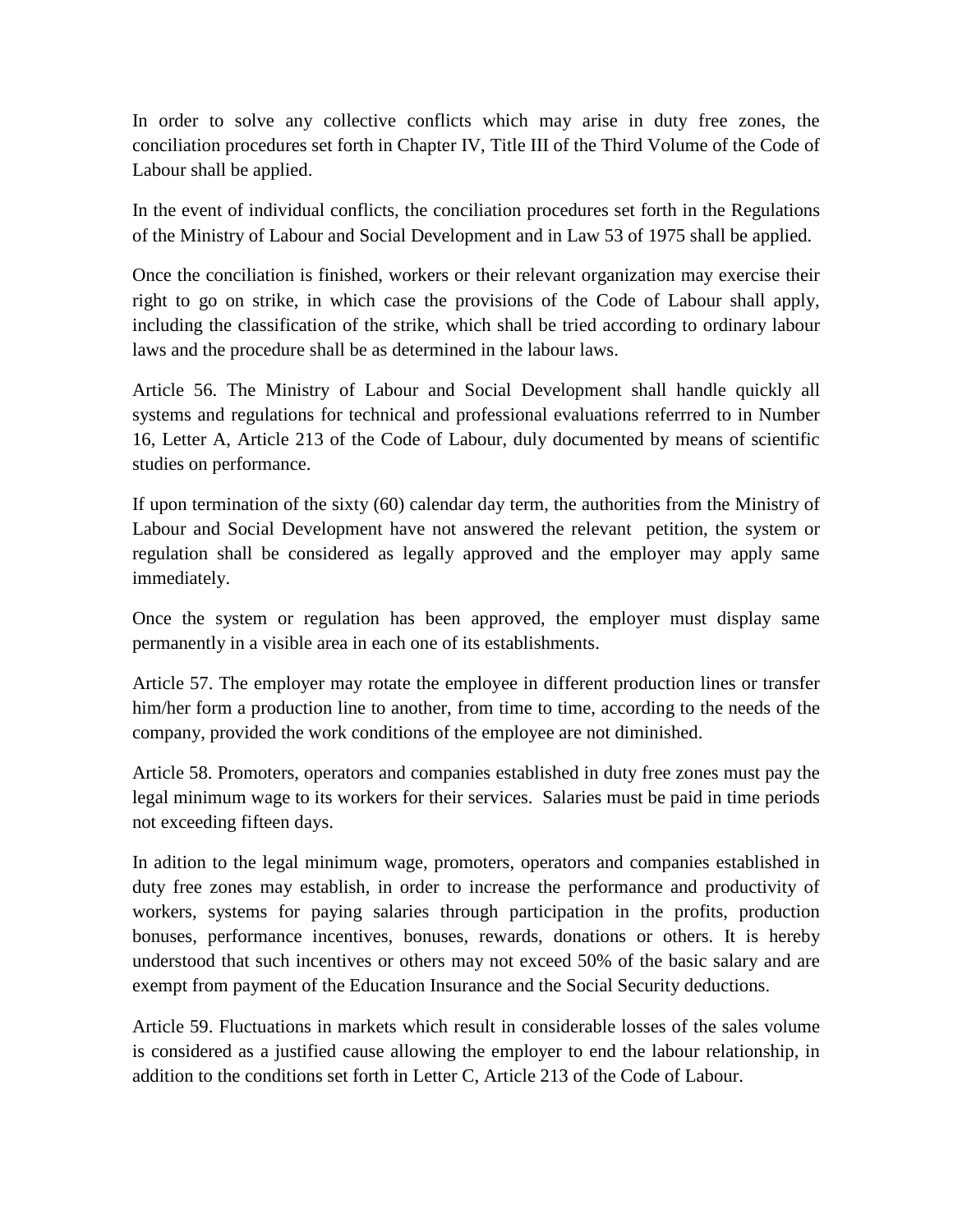The employer must request the admnistrative authorities of the Ministry of Labour a prior authorization, evidencing the relevant cause, pursuant to the provisions of the Code of Labour.

Article 60. Production premiums, bonuses and rewards shall not be considered as salaries or stipends for the effects of Article 91, Law 51 of 2005.

Article 61. The employer may determine in advance the time period when the employee will have vacations, combining as best as possible the interests of the company and those of the employee, pursuant to the cycles of operation of the company.

For this effect, the employer may decide that all or part of the personnel will go on vacation at certain periods of time in the year, even if the employee is not entitled to vacation time. The vacation time determined as indicated immediately before, shall be compensated with like working days. The employer may divide in two equal parts, as maximum, the annual vacations for his workers.

Article 62. The common rules included in the Code of Labor, in Law 1, 1986 and in the special laws which do not contradict the provisions of this Law shall apply to labor relations of companies established in duty free zones.

Article 63. The parties will determine freely the weekly day of rest and how it will be used, whether on fixed or rotating days. Work done on the weekly day of rest shall have a 50% surcharge, without prejudice of the right to enjoy another day of rest.

Article 64. In order to promote more employment, promoters, operators and companies established in duty free zones shall try to establish, in coordination with the Ministry of Labor and Social Development, certain work schedules in order to avoid, to the extent possible, regular staff from working extra hours, by substituting them with new personnel.

In any case, extra time shall not exceed three (3) hours a day and shall have a 25% surcharge.

# Chapter IX

### Additional Provisions

Article 65. The name of Chapter IV of Law 19, 2001 shall read as follows:

# Chapter IV

### Duty Free Zones

Article 66. Article 23 of Law 19, 2001 shall read as follows: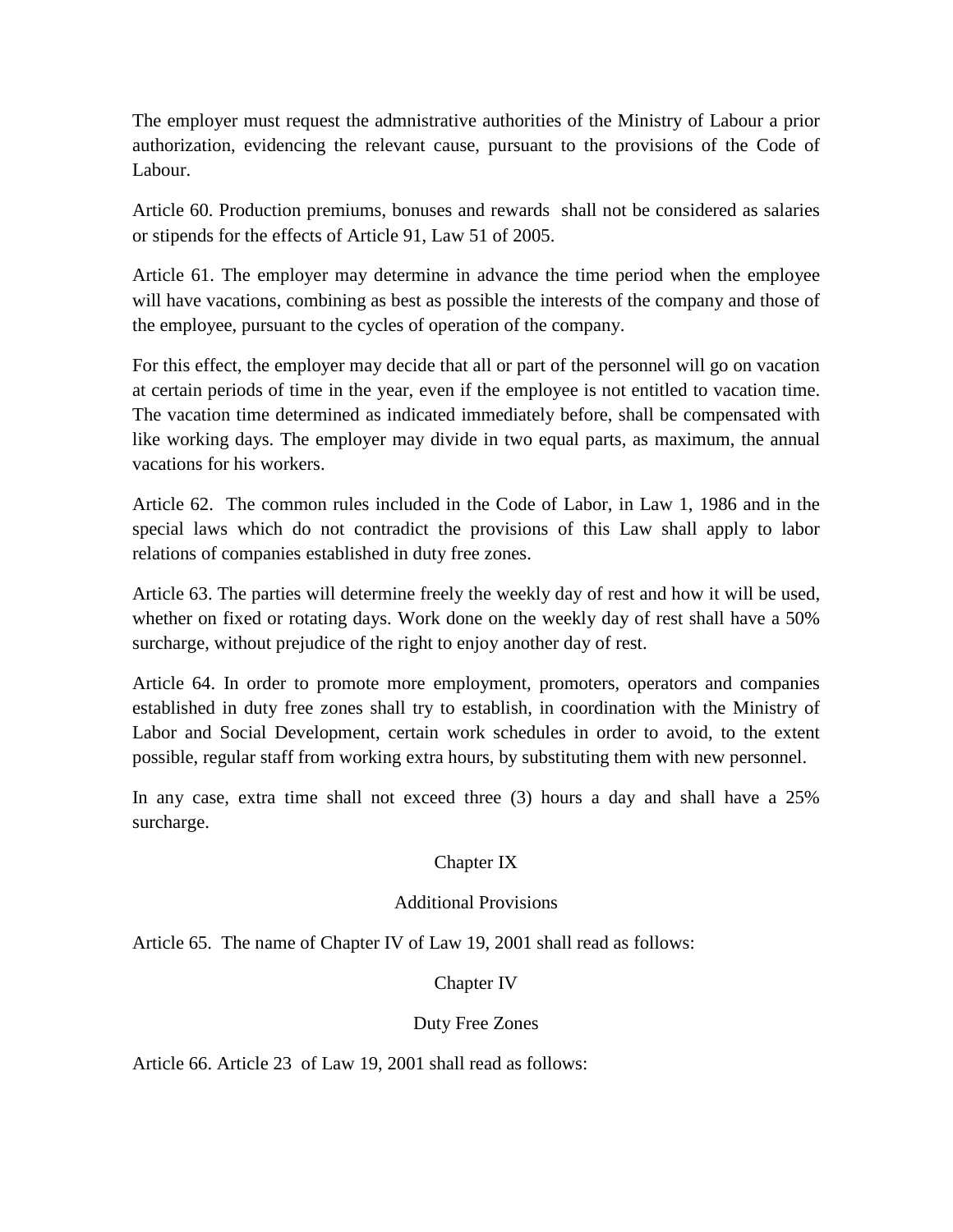Article 23. A special, complete and simplified system is created for the establishment and operation of a duty free zone in the District of Barú, that will help in creating jobs and generate foreign currency for the country and will become part of the global economy, as set forth by the Law, which establishes a special, complete and simplified system for the establishment and operation of a duty free zones.

Article 67. Article 2 of Law 54 2001 shall read as follows:

Article 2. Individuals or corporations having a concession form the Public Services Authority for rendering call center services for commercial use and for export may enjoy the benefits granted by the Law establishing a special, complete and simplified system for the establishment and operation of duty free zones. These benefits shall only be applicable for the installation and operation of the call center services for commercial use.

Article 68. Article 16 of Law 36, 2007 shall read as follows:

Article 16. The Cabinet Council may authorize, in any part of the territory of the Republic of Panama, the establishment of special areas designated for the development of the movie and audiovisual industry, such as movie studios and others related thereto, which shall be entitled to the benefits granted in the special, complete and simplified system for the establishment and operation of duty free zones.

### Chapter X

#### Final Provisions

Article 69. The Ministry of Commerce and Industries shall establish a single handling system or sole cashier to handle all procedures which promoters and/or operators and companies established in the duty free zones must carry out.

Article 70. Individuals or corporations having a concession from the National Authority of Public Services to render call center services for commercial use (call centers) for international calls shall be exempt from paying local direct and indirect taxes, contributions, assessments, rights and encumbrances and shall enjoy the benefits granted by this Law with respect to the business activity carried out, with the exception of the tax collected by the National Authority of Public Services.

For such effects, such individuals or corporations must file, before the Technical Secretary's Office of the National Commission of Duty Free Zones, the requirements set forth in the relevant regulations.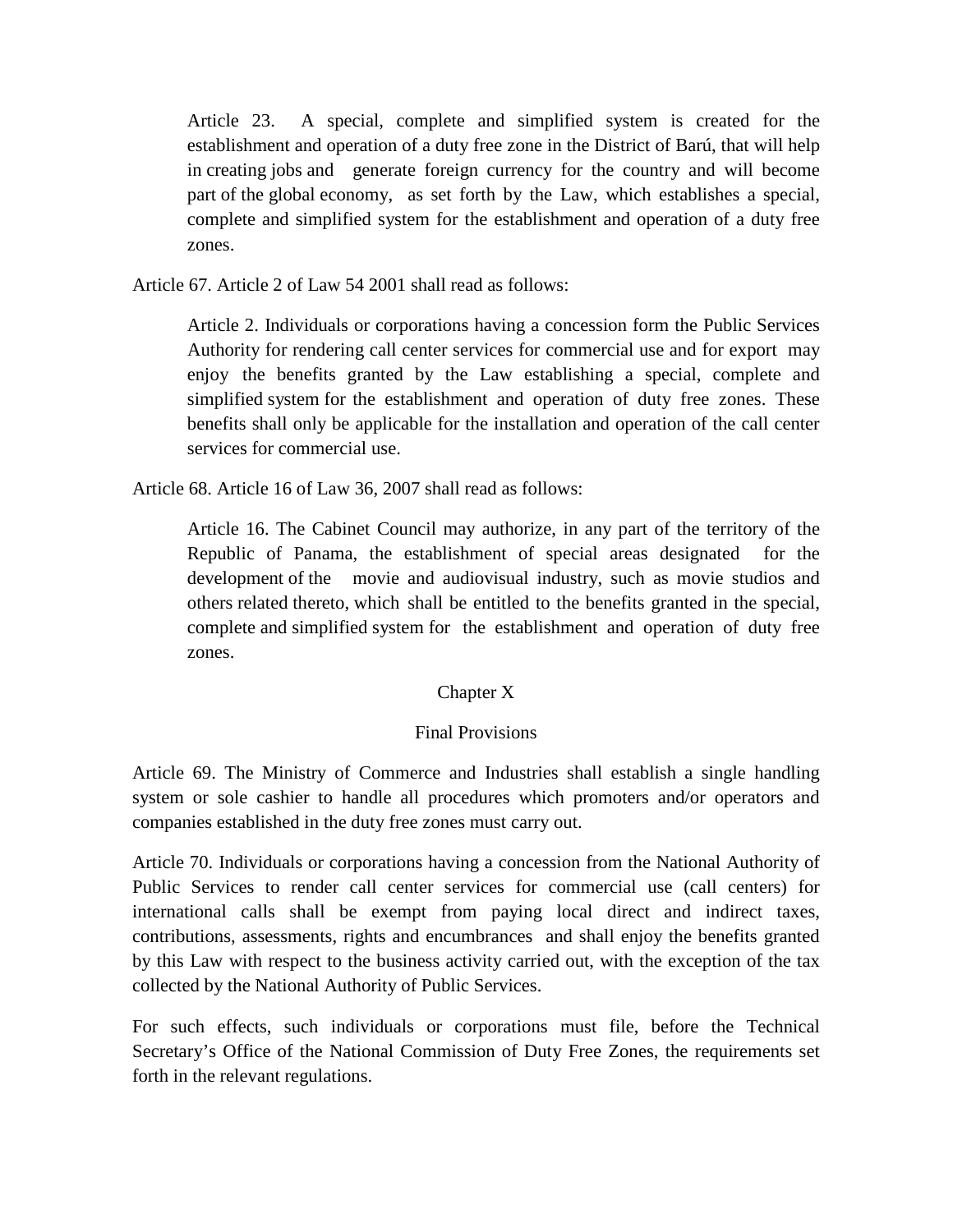The Technical Secretary's Office of the National Commission of Duty Free Zones must incorporate into the Duty Free Zones Official Registry, the information regarding the Official Registry, granted by Law 25 of 1992, of the international call center services for commercial use (call centers), in force at the time this Law came into effect.

71. The Executive Body, through the National Customs Authority, will adopt administrative mesures and regulations as it may deem convenient, in order to control, supervise and oversee, permanently, the entry, exit and movement of merchandise, individuals and means of transportation, as well as to prevent, investigate and punish customs violations in duty free zones, complying with the principles of law.

Every natural person or corporation which, through contracts, concessions, contracts-laws, licenses, or any other manner, obtains or has obtained control, management or authorization to operate or establish duty free zones shall be bound to engage the services of the Customs Supervision and Control Special Service and create a guarantee for the amount equivalent to one month for every year the service is engaged.

All expenses caused by the operation of the customs offices within the duty free zones will be paid in full by the promoter of the duty free zone. For the payment of these expenses and relevant arrangements, the promoter has to coordinate with the National Customs Authority.

Article 72. Domestic and municipal authorities must maintain public order, provide security and public health, protect the environment, supervise garbage collection, treatment of sewage waters and other measures in duty free zones, pursuant to the laws of the Republic of Panama.

Expenses caused from protection of the environment, treatment of garbage and sewage waters and any other expenses shall be paid by the companies established within such duty free areas, as determined by the National Commission of Duty Free Zones.

Article 73. The import and export of merchandise which is harmful to the environment, human or animal health or against the preservation of plants or those which attempt against the security of the Government and the financial economic system and others determined by special regulations or laws will not be allowed.

The Executive Body shall determine which merchandise to be imported or exported will be forbidden. It may also determine which merchandise, by its nature, is restricted or controlled for entry or exit from duty free zones.

Article 74. Promoters, operators and companies established in Export Processing Zones, as set forth in Law 25, 1992, shall be subject to the special, complete and simplified regulations for duty free zones established in this Law.